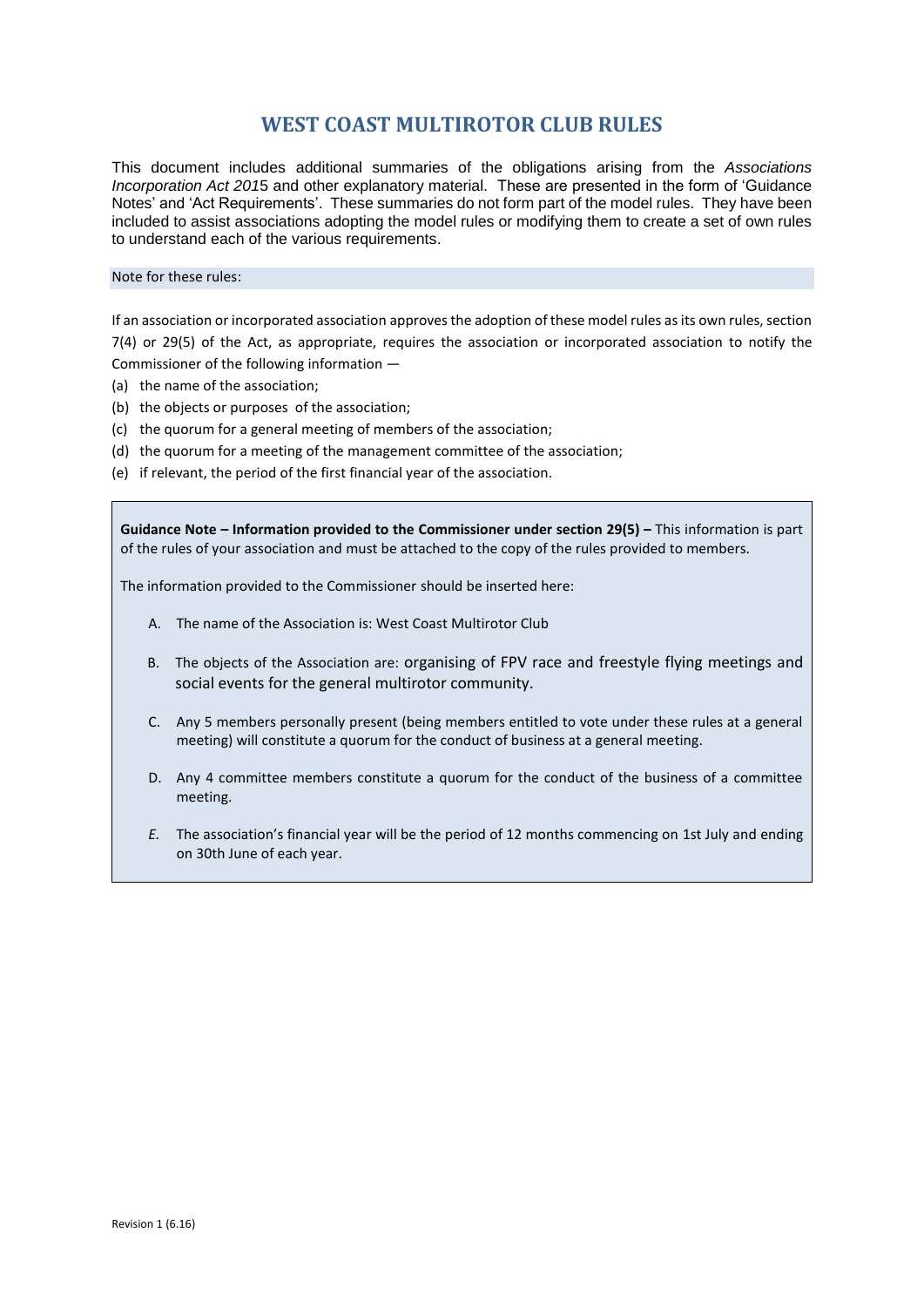# **PART 1 — PRELIMINARY**

## **1. Terms used**

In these rules, unless the contrary intention appears —

*Act* means the *Associations Incorporation Act 2015*;

**associate member** means a member with the rights referred to in rule 8(6);

*Association* means the incorporated association to which these rules apply;

*books*, of the Association, includes the following —

- (a) a register;
- (b) financial records, financial statements or financial reports, however compiled, recorded or stored;
- (c) a document;
- (d) any other record of information;

*by laws* means by-laws made by the Association under rule 64;

*President* means the Committee member holding office as the President of the Association;

*Commissioner* means the person for the time being designated as the Commissioner under section 153 of the Act;

*committee* means the management committee of the Association;

*committee meeting* means a meeting of the committee;

*committee member* means a member of the committee;

*financial records* includes —

- (a) invoices, receipts, orders for the payment of money, bills of exchange, cheques, promissory notes and vouchers; and
- (b) documents of prime entry; and
- (c) working papers and other documents needed to explain
	- (i) the methods by which financial statements are prepared; and
	- (ii) adjustments to be made in preparing financial statements;

*financial report*, of a tier 2 association or a tier 3 association, has the meaning given in section 63 of the Act;

*financial statements* means the financial statements in relation to the Association required under Part 5 Division 3 of the Act;

*financial year*, of the Association, has the meaning given in rule 2;

*general meeting*, of the Association, means a meeting of the Association that all members are entitled to receive notice of and to attend;

*member* means a person (including a body corporate) who is an ordinary member or an associate member of the Association;

*ordinary committee member* means a committee member who is not an office holder of the Association under rule 27(3);

*ordinary member* means a member with the rights referred to in rule 8(5);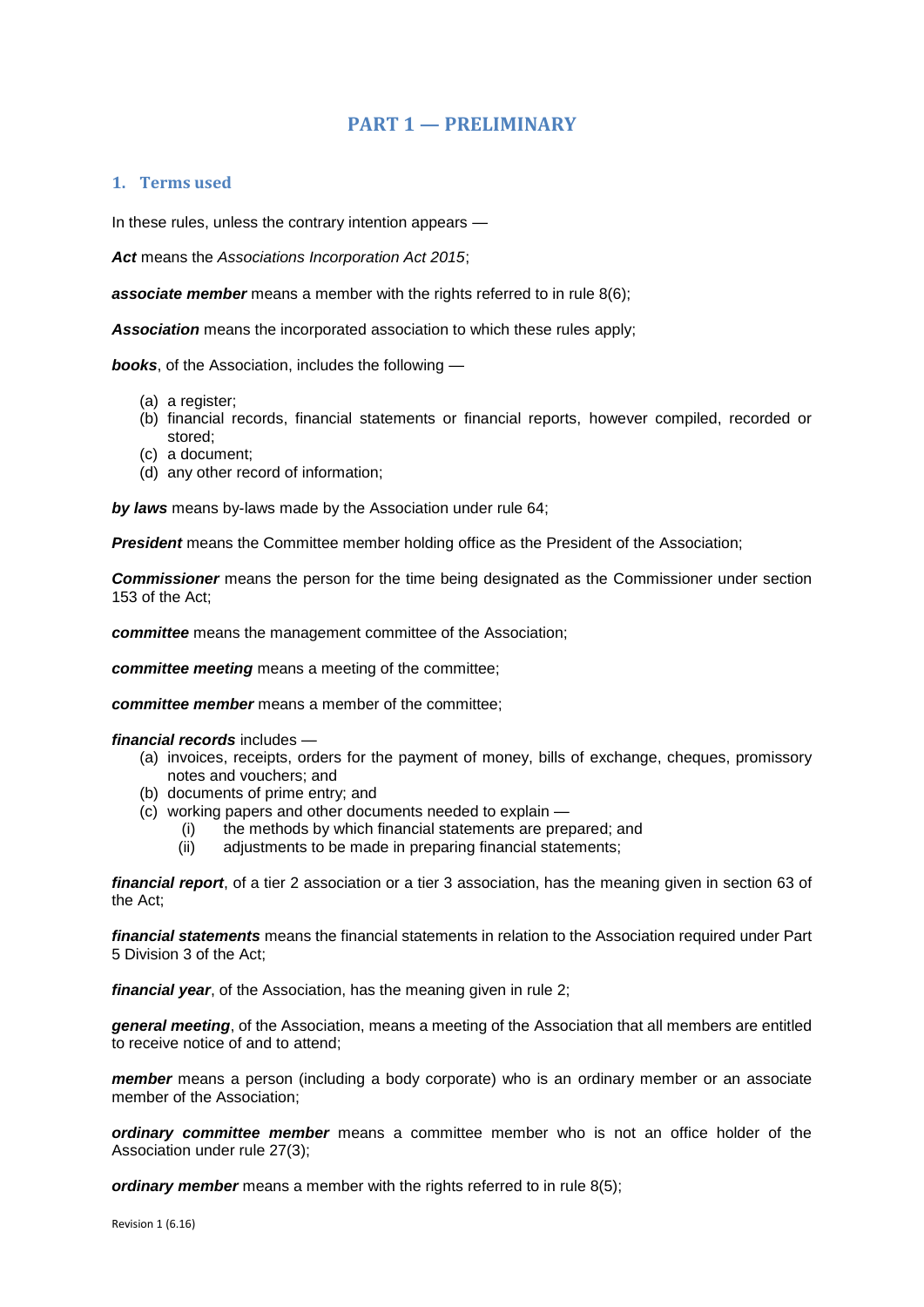*register of members* means the register of members referred to in section 53 of the Act;

*rules* means these rules of the Association, as in force for the time being;

*secretary* means the committee member holding office as the secretary of the Association;

*special general meeting* means a general meeting of the Association other than the annual general meeting;

*special resolution* means a resolution passed by the members at a general meeting in accordance with section 51 of the Act;

**subcommittee** means a subcommittee appointed by the committee under rule 48(1)(a);

*tier 1 association* means an incorporated association to which section 64(1) of the Act applies;

*tier 2 association* means an incorporated association to which section 64(2) of the Act applies;

*tier 3 association* means an incorporated association to which section 64(3) of the Act applies;

*treasurer* means the committee member holding office as the treasurer of the Association.

## **2. Objects of the Association**

(1) The objects of the Association are to organise FPV race and Freestyle flying meetings and social events for the general multirotor community.

### **3. Financial year**

- (1) The first financial year of the Association is to be the period notified to the Commissioner under section 7(4)(e) or, if relevant, section 29(5)(e) of the Act.
- (2) Each subsequent financial year of the Association is the period of 12 months commencing at the termination of the first financial year or the anniversary of that termination.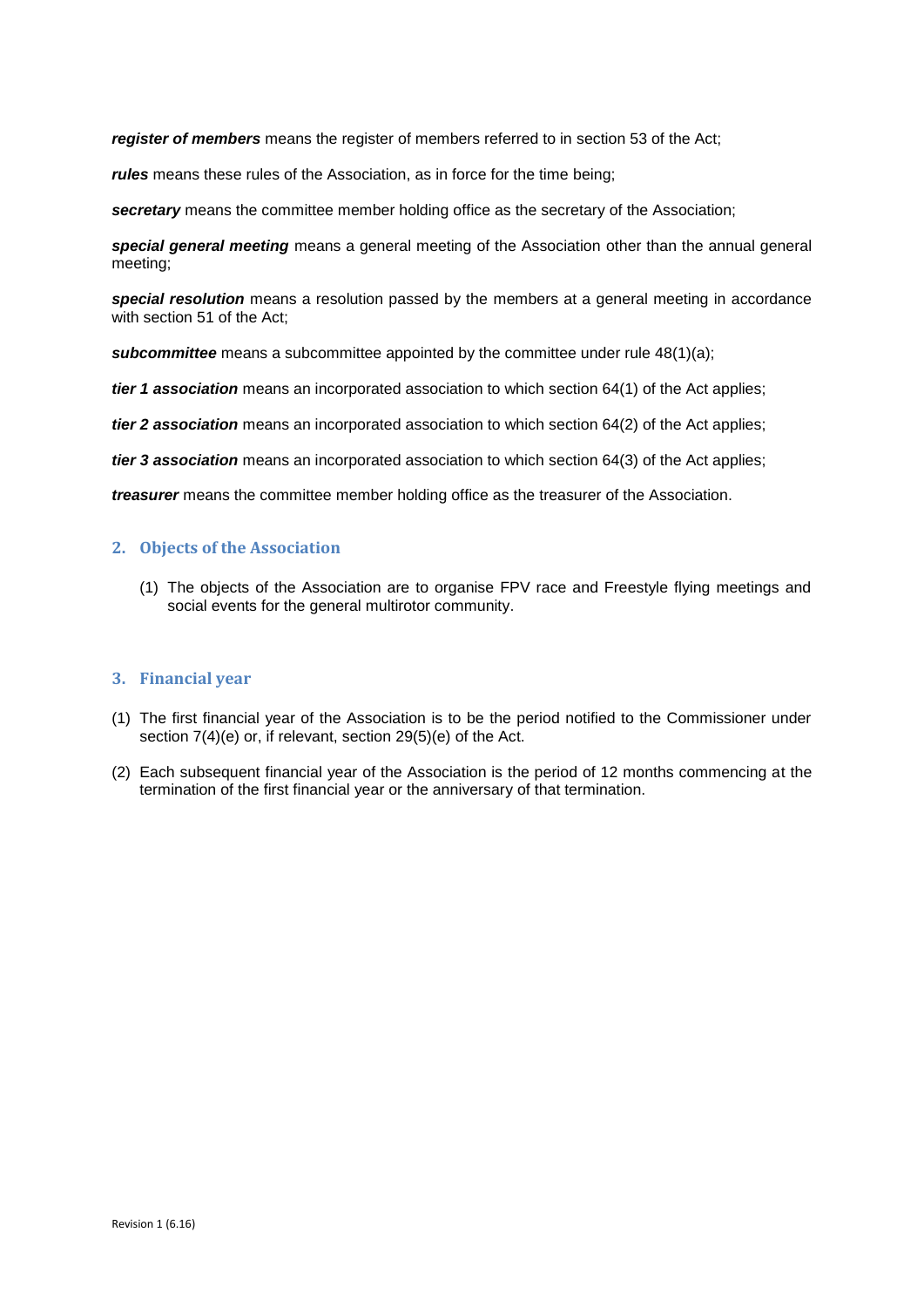# **PART 3 — ASSOCIATION TO BE NOT FOR PROFIT BODY**

## **4. Not-for-profit body**

- (1) The property and income of the Association must be applied solely towards the promotion of the objects or purposes of the Association and no part of that property or income may be paid or otherwise distributed, directly or indirectly, to any member, except in good faith in the promotion of those objects or purposes.
- (2) A payment may be made to a member out of the funds of the Association only if it is authorised under subrule (3).
- (3) A payment to a member out of the funds of the Association is authorised if it is
	- (a) the payment in good faith to the member as reasonable remuneration for any services provided to the Association, or for goods supplied to the Association, in the ordinary course of business; or
	- (b) the payment of interest, on money borrowed by the Association from the member, at a rate not greater than the cash rate published from time to time by the Reserve Bank of Australia; or
	- (c) the payment of reasonable rent to the member for premises leased by the member to the Association; or
	- (d) the reimbursement of reasonable expenses properly incurred by the member on behalf of the Association.

#### Note for this rule-

Section 5(1) of the Act provides that an association is not eligible to be incorporated under the Act if it is formed or carried on for the purpose of securing pecuniary profit for its members from its transactions, and section 5(3) of the Act provides details about when an association is not ineligible under section 5(1) of the Act.

*Act Requirements – Powers of Incorporated Association - Under section 14 of the Act the Association may do all things necessary or convenient for carrying out its objects or purposes. Section 14(1)(a)-(g) provides particular examples.*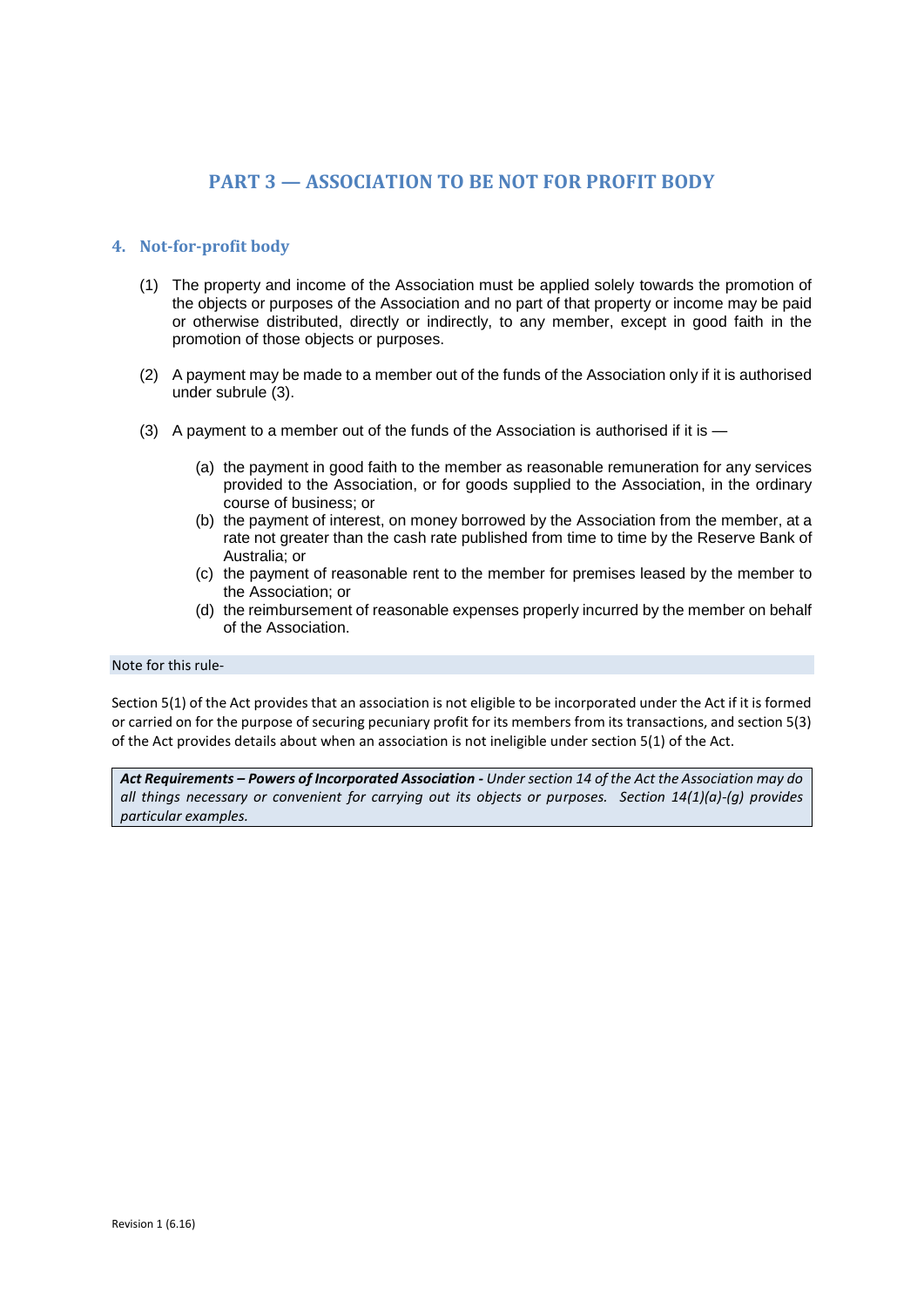# **PART 3 — MEMBERS**

*Act Requirements - Membership - Under sections 4 and 17 of the Act an association must always have at least 6 members with full voting rights.*

*Act Requirements – Liabilities of the association - Under section 19 of the Act a member of the management committee, trustee or a member of the association is not liable in respect of the liabilities of the association. This does not apply to liabilities incurred by or on behalf of the association prior to incorporation.* 

*Guidance Note – Liability of Members - A member is only liable for their own outstanding membership fees (if any) payable under rule 12.*

# **Division 1 — Membership**

## **5. Eligibility for membership**

- (1) Any person who supports the objects or purposes of the Association is eligible to apply to become a member.
- (2) An individual who has not reached the age of 16 years is not eligible to apply for a class of membership that confers full voting rights.

#### *Guidance Note – Eligibility for membership*

- *The by-laws may require members to hold specified educational, trade or professional qualifications.*
- *The association must comply with all legal and regulatory obligations that may apply to the association under any other law when assessing eligibility of an applicant for membership.*

### **6. Applying for membership**

- (1) A person who wants to become a member must apply in writing to the Association using any method set out in subrule (5).
- (2) The application must include a member's nomination of the applicant for membership.
- (3) The application must be signed by the applicant and the member nominating the applicant.
- (4) The applicant must specify in the application the class of membership, if there is more than one, to which the application relates.
- (5) A person may apply for membership via the following methods:
	- i. In writing with the Membership Form
	- ii. Via email using the Membership Form
	- iii. Via the Membership Form on the Associations website

### **7. Dealing with membership applications**

- (1) The committee must consider each application for membership of the Association and decide whether to accept or reject the application.
- (2) Subject to subrule (3), the committee must consider applications in the order in which they are received by the Association.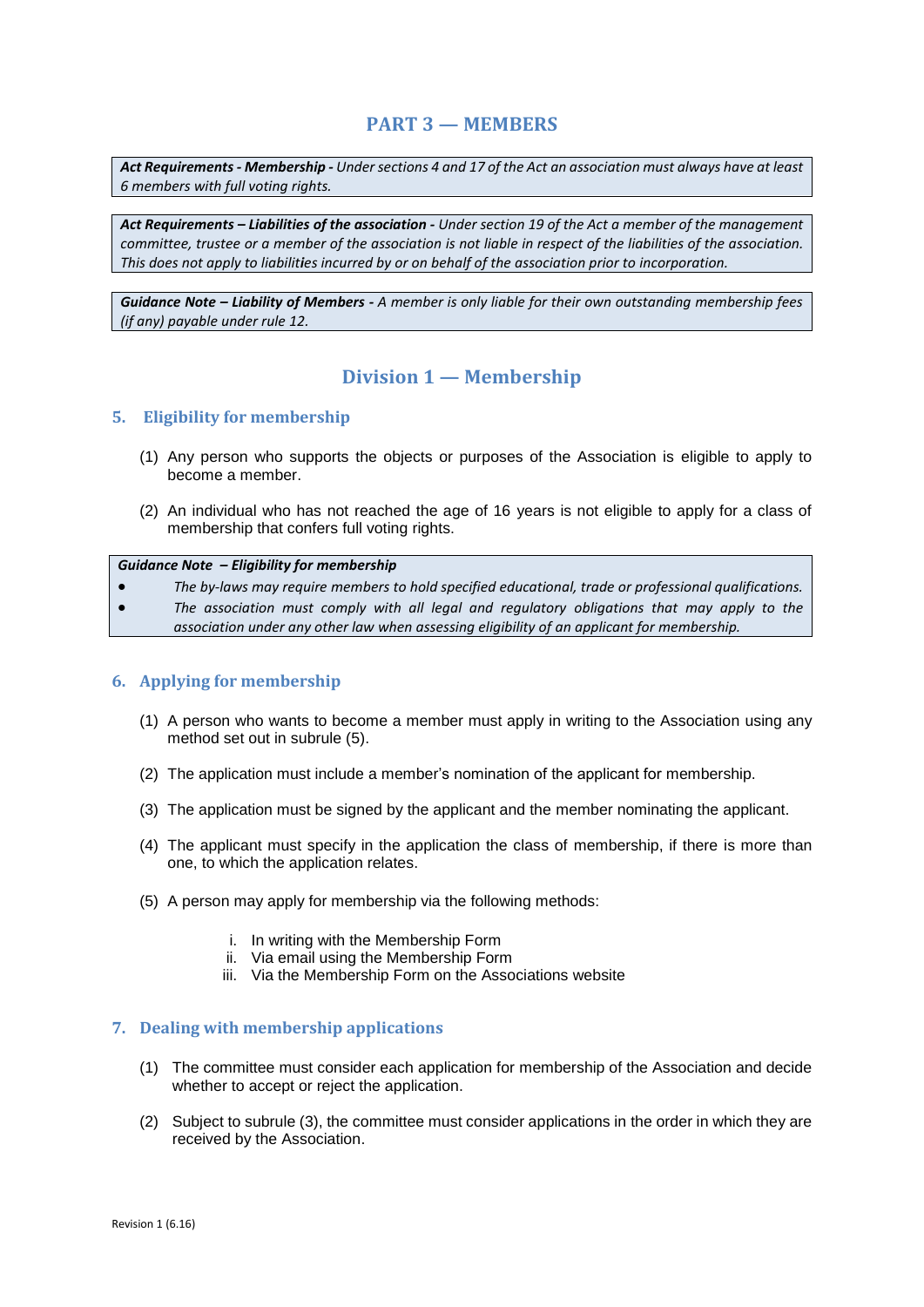- (3) The committee may delay its consideration of an application if the committee considers that any matter relating to the application needs to be clarified by the applicant or that the applicant needs to provide further information in support of the application.
- (4) The committee must not accept an application unless the applicant
	- (a) is eligible under rule 5; and
	- (b) has applied under rule 6.
- (5) The committee may reject an application even if the applicant
	- (a) is eligible under rule 5; and
	- (b) has applied under rule 6.
- (6) The committee must notify the applicant of the committee's decision to accept or reject the application as soon as practicable after making the decision.
- (7) If the committee rejects the application, the committee is not required to give the applicant its reasons for doing so.

## **8. Becoming a member**

An applicant for membership of the Association becomes a member when —

- (a) the committee accepts the application; and
- (b) the applicant pays any membership fees payable to the Association under rule 13.

*Guidance Note – Becoming a member - The applicant immediately becomes a member, when rule 8 has been fulfilled, and is entitled to exercise all the rights and privileges of membership, including the right to vote (if applicable), and must comply with all of the obligations of membership under these rules.* 

*Act requirement – Member to receive rules – section 36(1)(b) of the Act provides that the association must give each person who become a member of the association of copy of the rules in force at the time their membership commences.* 

*Guidance note – Format of rules provided - It is acceptable for the association to provide a copy of the rules to new members by electronic transmission or providing the details for the website whether the rules may be downloaded. A hard copy must be provided if the member requests that the rules be provided in that manner.*

## **9. Classes of membership**

- (1) The Association consists of ordinary members and any associate members provided for under subrule (2).
- (2) The Association may have any class of associate membership approved by resolution at a general meeting, including junior membership, social membership, honorary membership and life membership.
- (3) An individual who has not reached the age of 16 years is only eligible to be an associate member.
- (4) A person can only be an ordinary member or belong to one class of associate membership.
- (5) An ordinary member has full voting rights and any other rights conferred on members by these rules or approved by resolution at a general meeting or determined by the committee.
- (6) An associate member has the rights referred to in subrule (5) other than full voting rights.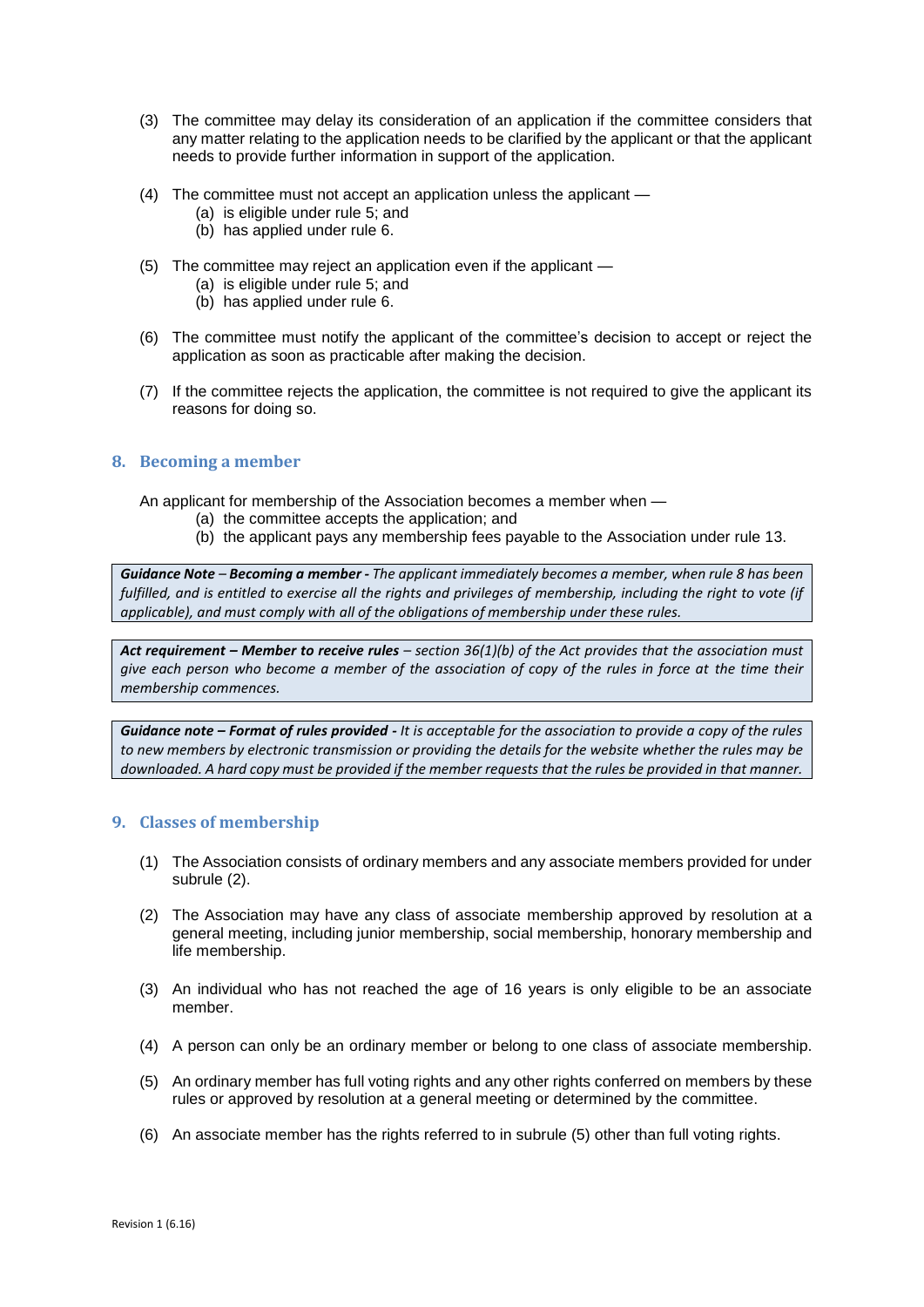(7) The number of members of any class is not limited unless otherwise approved by resolution at a general meeting.

#### *Guidance Note - Voting rights of Members*

- *Each ordinary member of the Association has one vote at a general meeting of the Association.*
- *Each ordinary member of the Association that is a body corporate has one vote at a general meeting of the Association.*

#### **10. When membership ceases**

- (1) A person ceases to be a member when any of the following takes place
	- (a) for a member who is an individual, the individual dies;
	- $(b)$  for a member who is a body corporate, the body corporate is wound up:
	- (c) the person resigns from the Association under rule 11;
	- (d) the person is expelled from the Association under rule 16;
	- (e) the person ceases to be a member under rule 13(4).
- (2) The secretary must keep a record, for at least one year after a person ceases to be a member, of —
	- (a) the date on which the person ceased to be a member; and
	- (b) the reason why the person ceased to be a member.

### **11. Resignation**

- (1) A member may resign from membership of the Association by giving written notice of the resignation to the secretary.
- (2) The resignation takes effect
	- (a) when the secretary receives the notice; or
	- (b) if a later time is stated in the notice, at that later time.

(3) A person who has resigned from membership of the Association remains liable for any fees that are owed to the Association (the *owed amount*) at the time of resignation.

(4) The owed amount may be recovered by the Association in a court of competent jurisdiction as a debt due to the Association.

### **12. Rights not transferable**

The rights of a member are not transferable and end when membership ceases.

## **Division 2 — M**e**mbership fees**

#### **13. Membership fees**

- (1) The committee must determine the entrance fee (if any) and the annual membership fee (if any) to be paid for membership of the Association.
- (2) The fees determined under subrule (1) may be different for different classes of membership.
- (3) A member must pay the annual membership fee to the treasurer, or another person authorised by the committee to accept payments, by the date (the *due date*) determined by the committee.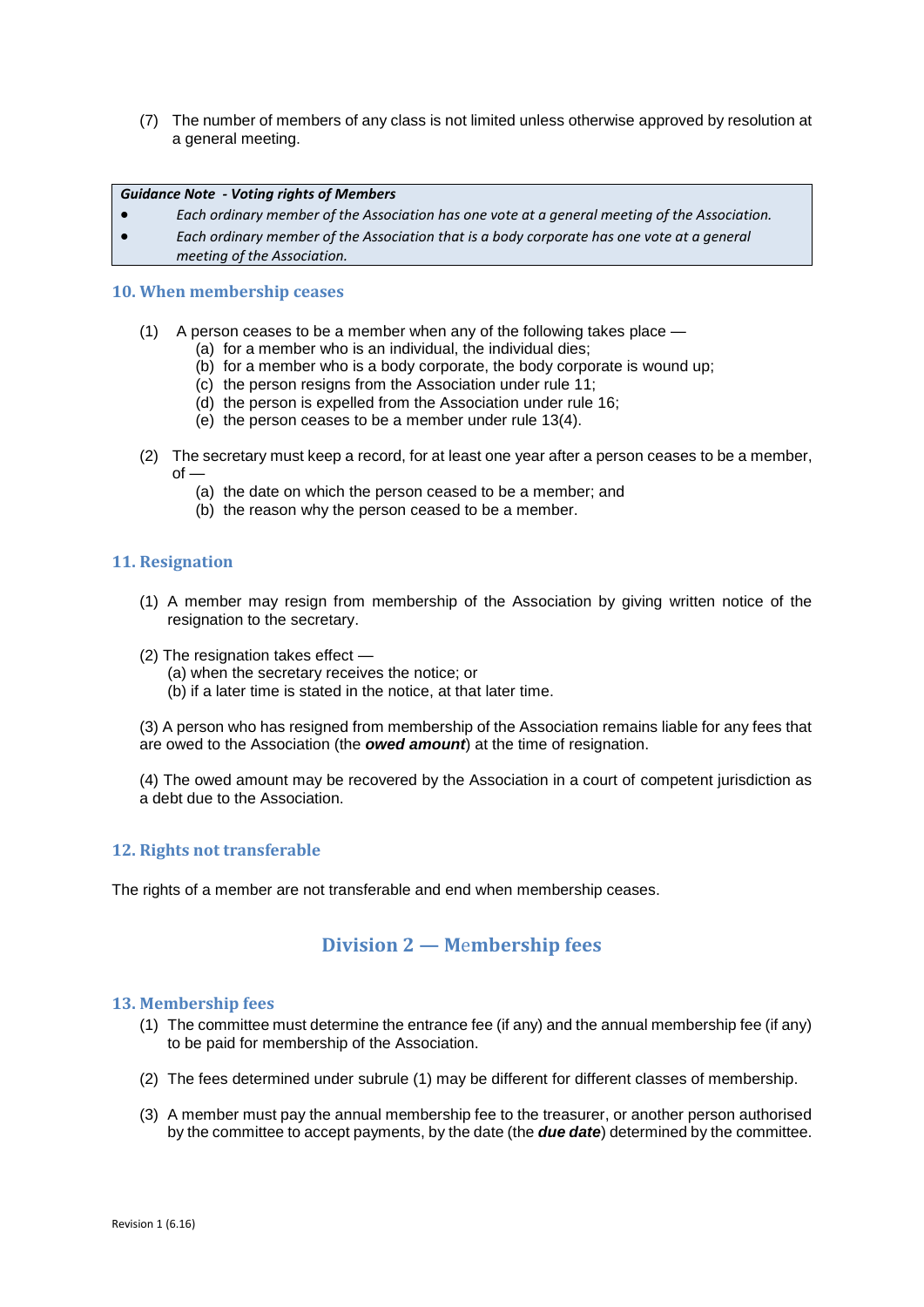- (4) If a member has not paid the annual membership fee within the period of 3 months after the due date, the member ceases to be a member on the expiry of that period.
- (5) If a person who has ceased to be a member under subrule (4) offers to pay the annual membership fee after the period referred to in that subrule has expired —
	- (a) the committee may, at its discretion, accept that payment; and
	- (b) if the payment is accepted, the person's membership is reinstated from the date the payment is accepted.

# **Division 3 — Register of members**

### **14. Register of members**

#### *Act Requirements – Register of members*

*Section 53 of the Act requires an incorporated association to maintain a register of its members and record in the register any change in the membership of the association. Any change to the register must be recorded within 28 days after the change occurs.*

*Under section 53(2) of the Act the register of members must include each member's name and a residential, postal or email address.* 

*Under section 54 of the Act a member is entitled to inspect the register free of charge. The member may make a copy of, or take an extract from, the register but has no right to remove the register for that purpose.* 

*Under section 56 of the Act the management committee is authorised by to determine a reasonable charge for providing a copy of the register.* 

- (1) The secretary, or another person authorised by the committee, is responsible for the requirements imposed on the Association under section 53 of the Act to maintain the register of members and record in that register any change in the membership of the Association.
- (2) In addition to the matters referred to in section 53(2) of the Act, the register of members must include the class of membership (if applicable) to which each member belongs and the date on which each member becomes a member.
- (3) The register of members must be kept at the secretary's place of residence, or at another place determined by the committee.
- (4) A member who wishes to inspect the register of members must contact the secretary to make the necessary arrangements.
- $(5)$  If
	- (a) a member inspecting the register of members wishes to make a copy of, or take an extract from, the register under section 54(2) of the Act; or
	- (b) a member makes a written request under section 56(1) of the Act to be provided with a copy of the register of members,

the committee may require the member to provide a statutory declaration setting out the purpose for which the copy or extract is required and declaring that the purpose is connected with the affairs of the Association.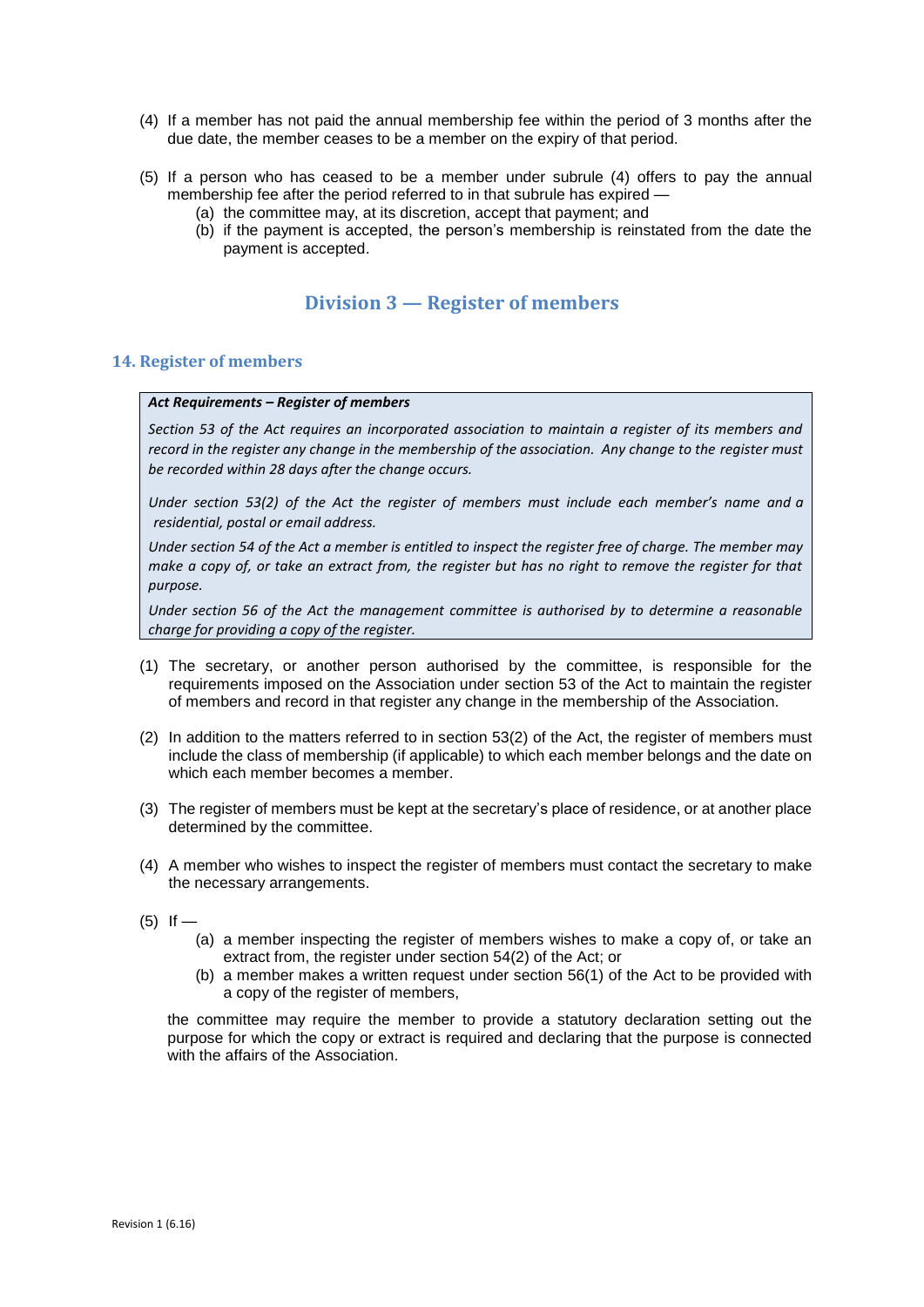## **PART 4 — DISCIPLINARY ACTION, DISPUTES AND MEDIATION**

# **Division 1 — Term used**

### **15. Term used: member**

In this Part —

*member,* in relation to a member who is expelled from the Association, includes former member.

## **Division 2 — Disciplinary action**

## **16. Suspension or expulsion**

- (1) The committee may decide to suspend a member's membership or to expel a member from the Association if —
	- (a) the member contravenes any of these rules; or
	- (b) the member acts detrimentally to the interests of the Association.
- (2) The secretary must give the member written notice of the proposed suspension or expulsion at least 28 days before the committee meeting at which the proposal is to be considered by the committee.
- (3) The notice given to the member must state
	- (a) when and where the committee meeting is to be held; and
	- (b) the grounds on which the proposed suspension or expulsion is based; and
	- (c) that the member, or the member's representative, may attend the meeting and will be given a reasonable opportunity to make written or oral (or both written and oral) submissions to the committee about the proposed suspension or expulsion;
- (4) At the committee meeting, the committee must
	- (a) give the member, or the member's representative, a reasonable opportunity to make written or oral (or both written and oral) submissions to the committee about the proposed suspension or expulsion; and
	- (b) give due consideration to any submissions so made; and
	- (c) decide
		- (i) whether or not to suspend the member's membership and, if the decision is to suspend the membership, the period of suspension; or
		- (ii) whether or not to expel the member from the Association.
- (5) A decision of the committee to suspend the member's membership or to expel the member from the Association takes immediate effect.
- (6) The committee must give the member written notice of the committee's decision, and the reasons for the decision, within 7 days after the committee meeting at which the decision is made.
- (7) A member whose membership is suspended or who is expelled from the Association may, within 14 days after receiving notice of the Committee's decision under subrule (6), give written notice to the secretary requesting the appointment of a mediator under rule 24.
- (8) If notice is given under subrule (7), the member who gives the notice and the committee are the parties to the mediation.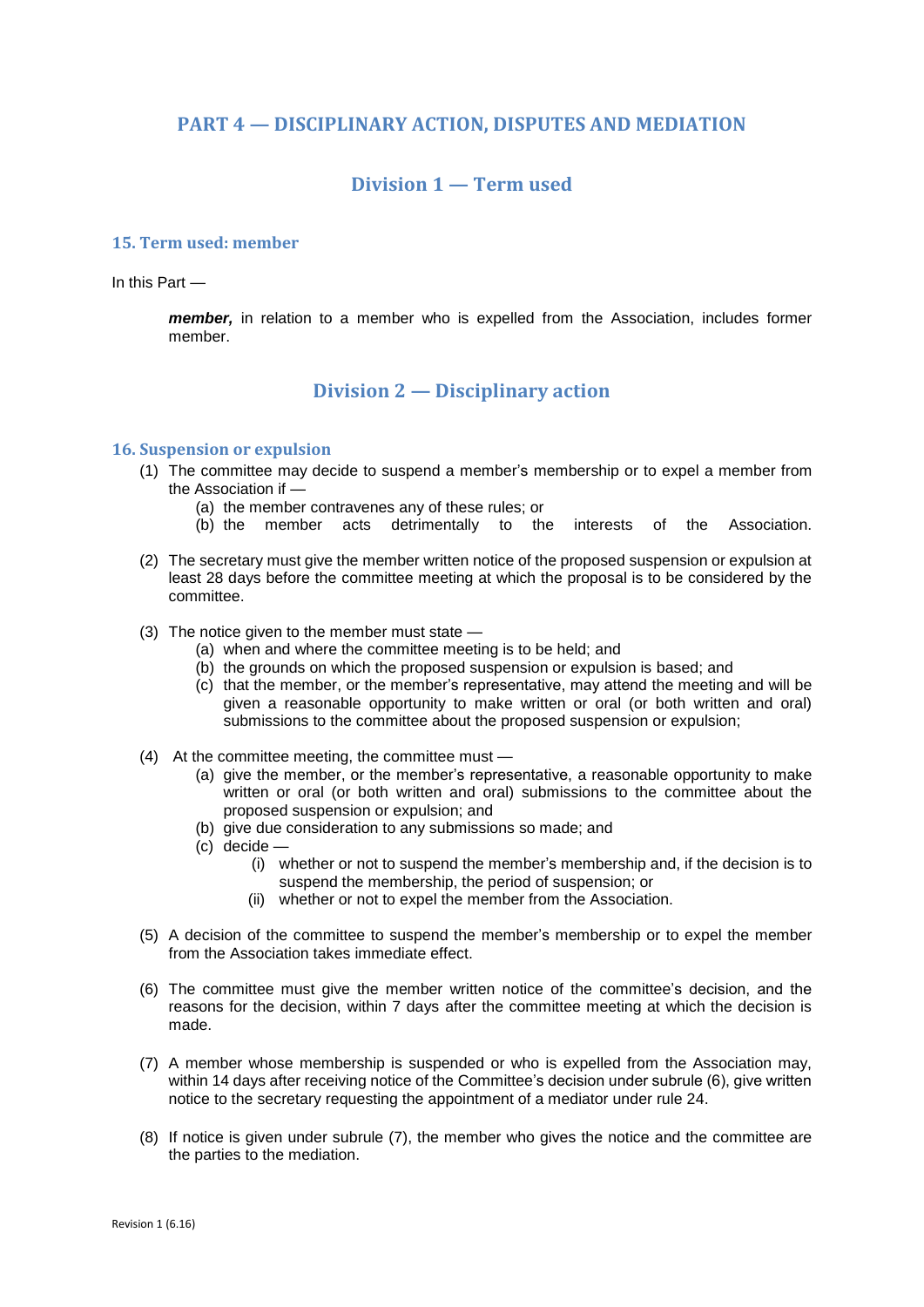*Guidance Note – Suspension or expulsion of a Member - Once the committee has decided to suspend or expel a member under rule 15(5) the member is immediately suspended or expelled.* 

## **17. Consequences of suspension**

- (1) During the period a member's membership is suspended, the member
	- (a) loses any rights (including voting rights) arising as a result of membership; and
		- (b) is not entitled to a refund, rebate, relief or credit for membership fees paid, or payable, to the Association.
- (2) When a member's membership is suspended, the secretary must record in the register of members —
	- (a) that the member's membership is suspended; and
	- (b) the date on which the suspension takes effect; and
	- (c) the period of the suspension.
- (3) When the period of the suspension ends, the secretary must record in the register of members that the member's membership is no longer suspended.

## **Division 3 — Resolving disputes**

### **18. Terms used**

In this Division —

*grievance procedure* means the procedures set out in this Division;

*party to a dispute* includes a person –

- (a) who is a party to the dispute; and
- (b) who ceases to be a member within 6 months before the dispute has come to the attention of each party to the dispute.

*Guidance Note - Resolving disputes*

*For the purposes of rules 18 and 19, the term this Division relates to rules 20 – 22.*

### **19. Application of Division**

The procedure set out in this Division (the grievance procedure) applies to disputes —

- (a) between members; or
- (b) between one or more members and the Association.

### **20. Parties to attempt to resolve dispute**

The parties to a dispute must attempt to resolve the dispute between themselves within 14 days after the dispute has come to the attention of each party.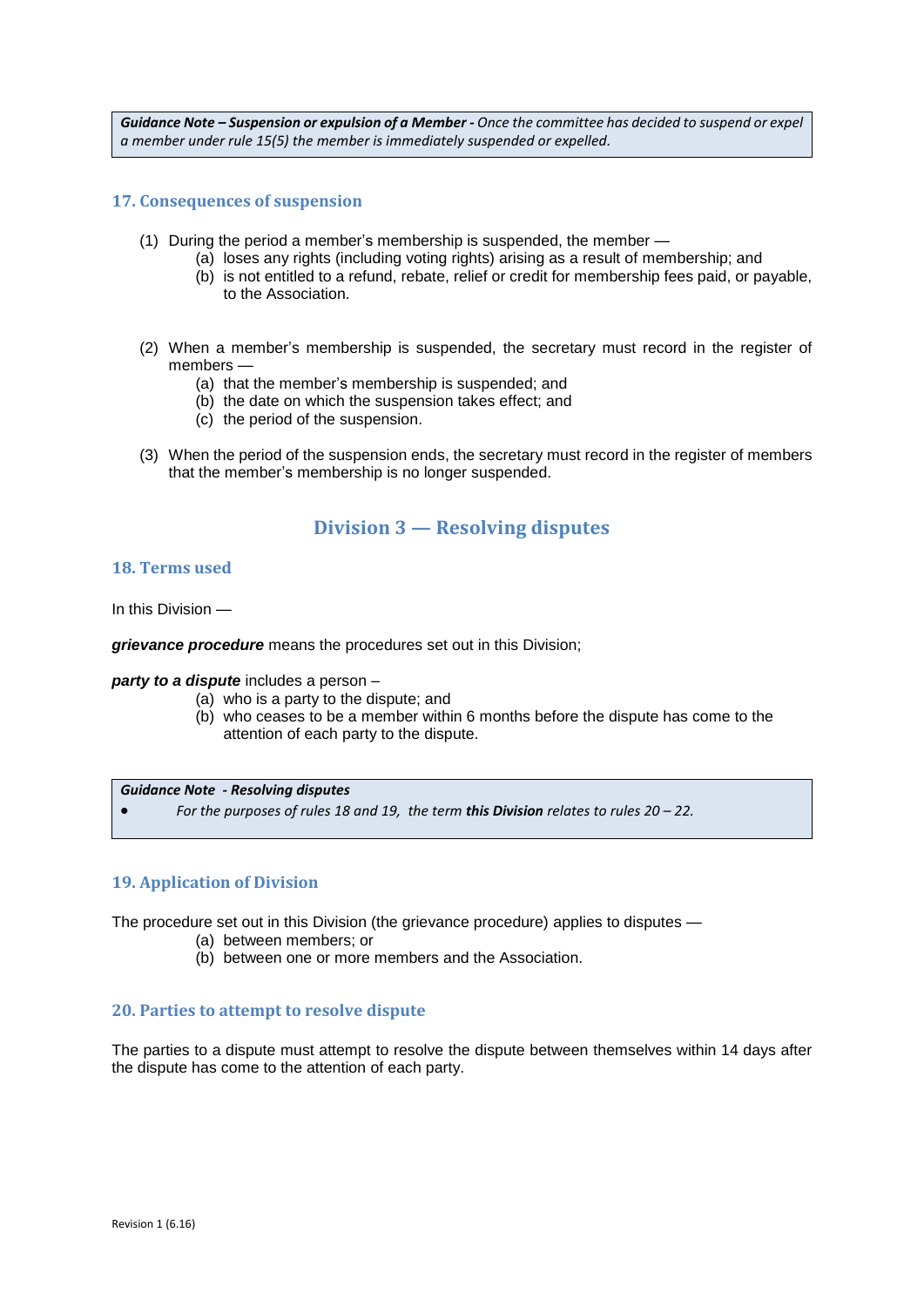## **21. How grievance procedure is started**

- (1) If the parties to a dispute are unable to resolve the dispute between themselves within the time required by rule 20, any party to the dispute may start the grievance procedure by giving written notice to the secretary of —
	- (a) the parties to the dispute; and
	- (b) the matters that are the subject of the dispute.
- (2) Within 28 days after the secretary is given the notice, a committee meeting must be convened to consider and determine the dispute.
- (3) The secretary must give each party to the dispute written notice of the committee meeting at which the dispute is to be considered and determined at least 7 days before the meeting is held.
- (4) The notice given to each party to the dispute must state
	- (a) when and where the committee meeting is to be held; and
	- (b) that the party, or the party's representative, may attend the meeting and will be given a reasonable opportunity to make written or oral (or both written and oral) submissions to the committee about the dispute.
- $(5)$  If
	- (a) the dispute is between one or more members and the Association; and
	- (b) any party to the dispute gives written notice to the secretary stating that the party
		- (i) does not agree to the dispute being determined by the committee; and
		- (ii) requests the appointment of a mediator under rule 24,

the committee must not determine the dispute.

### **22. Determination of dispute by committee**

- (1) At the committee meeting at which a dispute is to be considered and determined, the committee must —
	- (a) give each party to the dispute, or the party's representative, a reasonable opportunity to make written or oral (or both written and oral) submissions to the committee about the dispute; and
	- (b) give due consideration to any submissions so made; and
	- (c) determine the dispute.
- (2) The committee must give each party to the dispute written notice of the committee's determination, and the reasons for the determination, within 7 days after the committee meeting at which the determination is made.
- (3) A party to the dispute may, within 14 days after receiving notice of the committee's determination under subrule (1)(c), give written notice to the secretary requesting the appointment of a mediator under rule 24.
- (4) If notice is given under subrule (3), each party to the dispute is a party to the mediation.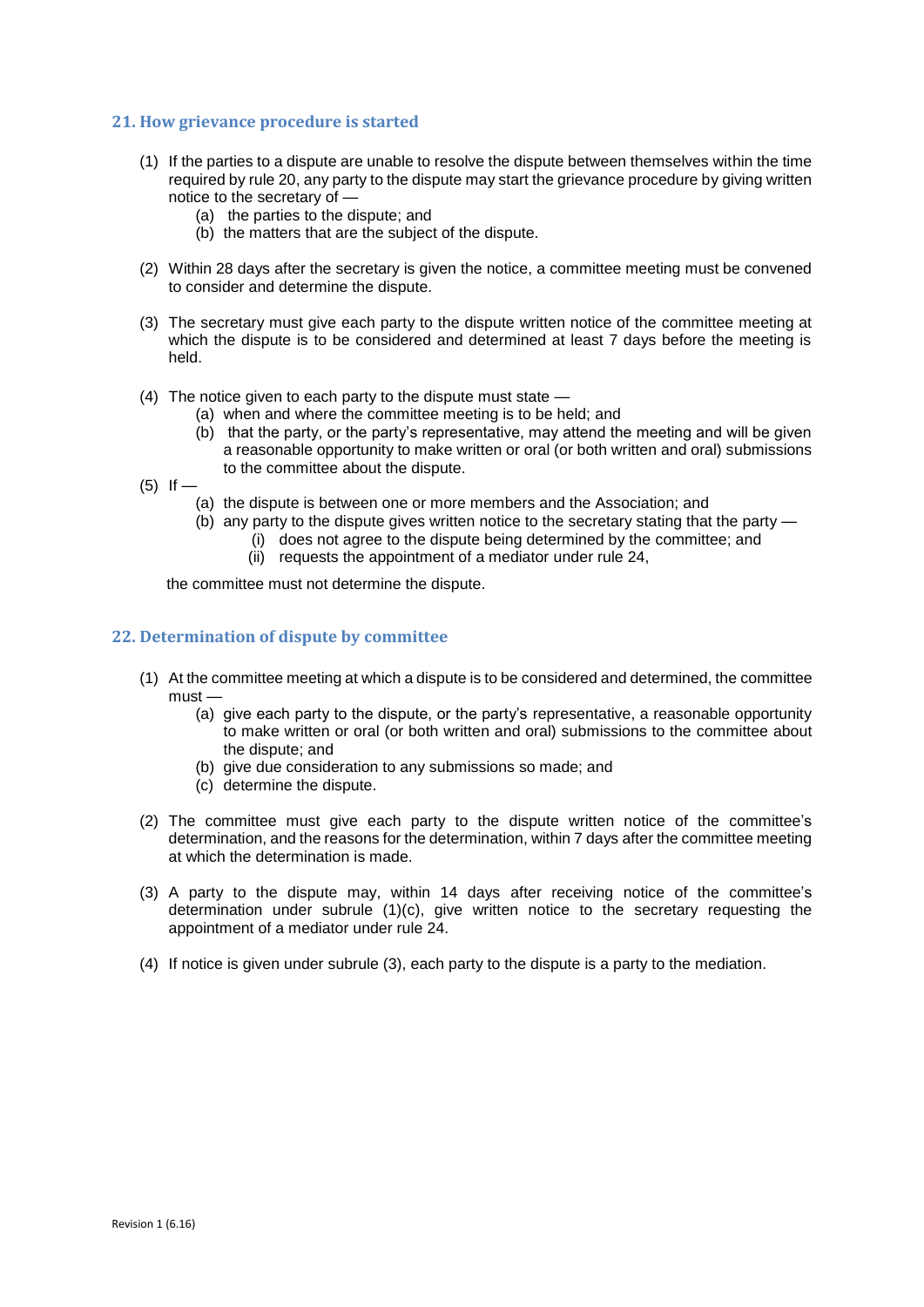# **Division 4 — Mediation**

*Guidance Note - Mediation*

*For the purposes of rule 23, the term this Division relates to rules 23-26.*

## **23. Application of Division**

- (1) This Division applies if written notice has been given to the secretary requesting the appointment of a mediator —
	- (a) by a member under rule 16(7); or
	- (b) by a party to a dispute under rule  $21(5)(b)(ii)$  or  $22(3)$ .
- (2) If this Division applies, a mediator must be chosen or appointed under rule 24.

## **24. Appointment of mediator**

- (1) The mediator must be a person chosen
	- (a) if the appointment of a mediator was requested by a member under rule  $16(7) -$  by agreement between the Member and the committee; or
	- (b) if the appointment of a mediator was requested by a party to a dispute under rule  $21(5)(b)(ii)$  or  $22(3)$  — by agreement between the parties to the dispute.
- (2) If there is no agreement for the purposes of subrule (1)(a) or (b), then, subject to subrules (3) and (4), the committee must appoint the mediator.
- (3) The person appointed as mediator by the committee must be a person who acts as a mediator for another not-for-profit body, such as a community legal centre, if the appointment of a mediator was requested by —
	- (a) a member under rule 16(7); or
	- (b) a party to a dispute under rule  $21(5)(b)(ii)$ ; or
	- (c) a party to a dispute under rule 22(3) and the dispute is between one or more members and the Association.
- (4) The person appointed as mediator by the committee may be a member or former member of the Association but must not —
	- (a) have a personal interest in the matter that is the subject of the mediation; or
	- (b) be biased in favour of or against any party to the mediation.

### **25. Mediation process**

- (1) The parties to the mediation must attempt in good faith to settle the matter that is the subject of the mediation.
- (2) Each party to the mediation must give the mediator a written statement of the issues that need to be considered at the mediation at least 5 days before the mediation takes place.
- (3) In conducting the mediation, the mediator must
	- (a) give each party to the mediation every opportunity to be heard; and
	- (b) allow each party to the mediation to give due consideration to any written statement given by another party; and
	- (c) ensure that natural justice is given to the parties to the mediation throughout the mediation process.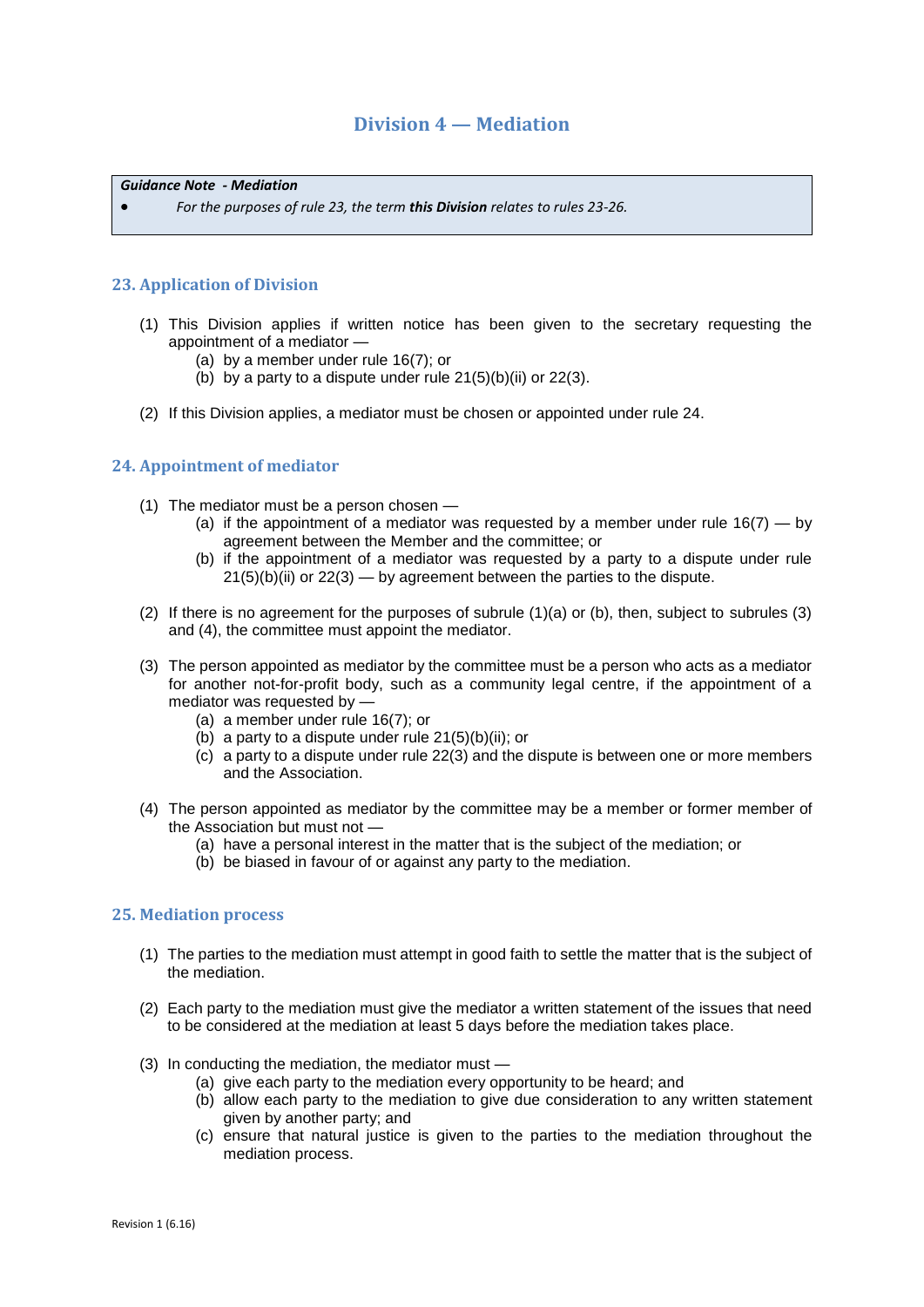- (4) The mediator cannot determine the matter that is the subject of the mediation.
- (5) The mediation must be confidential, and any information given at the mediation cannot be used in any other proceedings that take place in relation to the matter that is the subject of the mediation.
- (6) The costs of the mediation are to be paid by the party or parties to the mediation that requested the appointment of the mediator.

#### Note for this rule:

Section 182(1) of the Act provides that an application may be made to the State Administrative Tribunal to have a dispute determined if the dispute has not been resolved under the procedure provided for in the incorporated association's rules.

#### **26. If mediation results in decision to suspend or expel being revoked**

 $If -$ 

- (a) mediation takes place because a member whose membership is suspended or who is expelled from the Association gives notice under rule 16(7); and
- (b) as the result of the mediation, the decision to suspend the member's membership or expel the member is revoked,

that revocation does not affect the validity of any decision made at a committee meeting or general meeting during the period of suspension or expulsion.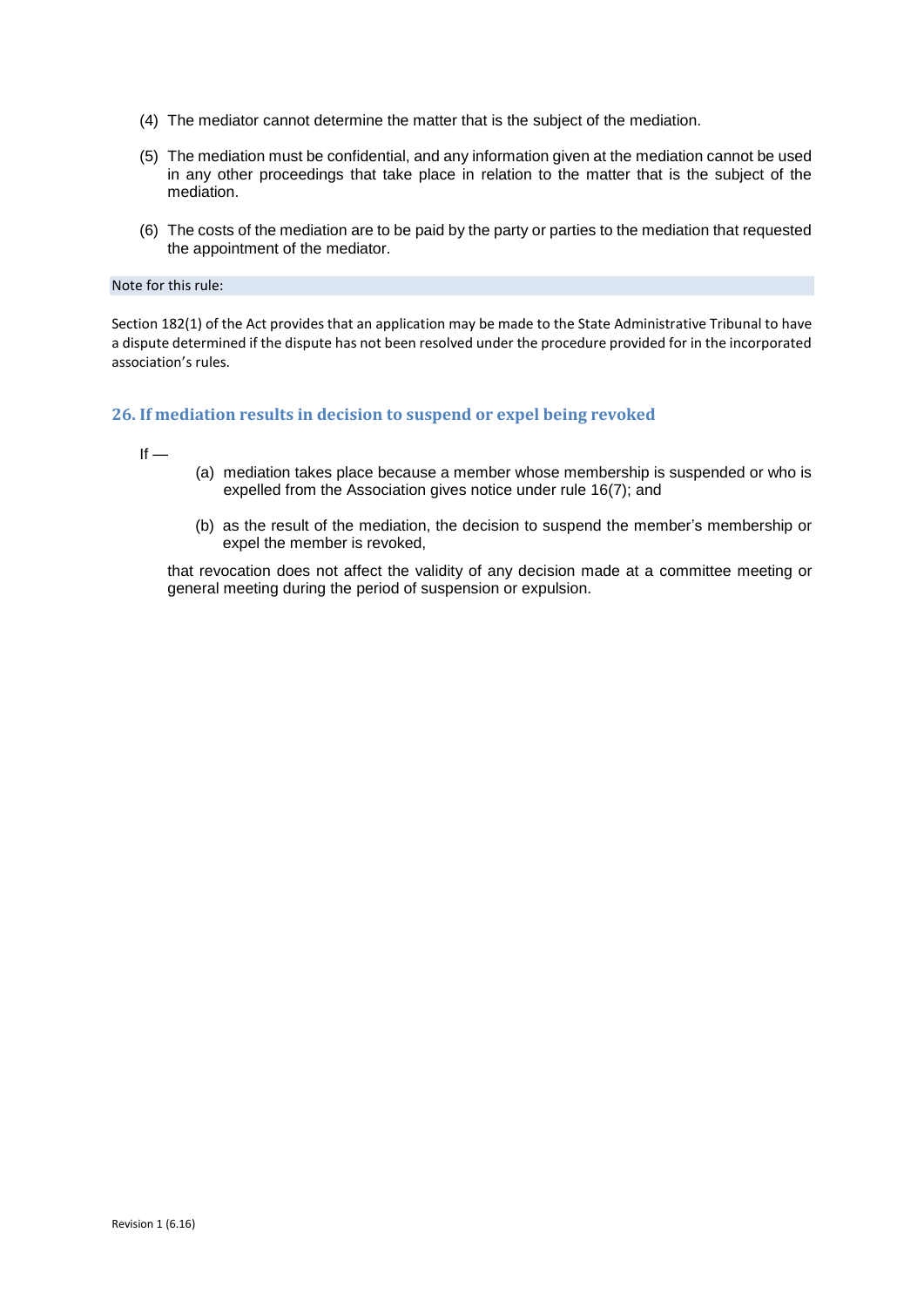# **PART 5 — COMMITTEE**

# **Division 1 — Powers of Committee**

## **27. Committee**

- (1) The committee members are the persons who, as the management committee of the Association, have the power to manage the affairs of the Association.
- (2) Subject to the Act, these rules, the by-laws (if any) and any resolution passed at a general meeting, the committee has power to do all things necessary or convenient to be done for the proper management of the affairs of the Association.
- (3) The committee must take all reasonable steps to ensure that the Association complies with the Act, these rules and the by-laws (if any).

# **Division 2 — Composition of Committee and duties of members**

## **28. Committee members**

- (1) The committee members consist of
	- (a) the office holders of the Association; and
	- (b) at least one ordinary committee member.
- (2) The committee must determine the maximum number of members who may be ordinary committee members.
- (3) The following are the office holders of the Association
	- (a) the President;
	- (b) the vice President;
	- (c) the secretary;
	- (d) the treasurer.
- (4) A person may be a committee member if the person is
	- (a) an individual who has reached 18 years of age; and
	- (b) an ordinary member.
- (5) A person must not hold more than 2 of the offices mentioned in subrule (3) at the same time.

| Act Requirements – Persons who are not to be members of Committee                                      |
|--------------------------------------------------------------------------------------------------------|
| Under section 39 of the Act the following persons must not, without leave of the Commissioner, accept  |
| an appointment or act as a member of a management committee of an association:                         |
| a person who is, according to the Interpretation Act 1984 section 13D, a bankrupt or person<br>$\circ$ |
| whose affairs are under insolvency laws;                                                               |
| a person who has been convicted, within our outside the State, of-<br>$\circ$                          |
| an indictable offence in relation to the promotion, formation or management of<br>➤                    |
| a body corporate; or                                                                                   |
| $\triangleright$ an offence involving fraud or dishonesty punishable by imprisonment for a period      |
| of not less than three months; or                                                                      |
| an offence under Part 4 Division 3 or section 127 of the Act                                           |
| Section 39 only applies to a person who has been convicted of the above offences only for a            |
| period of 5 years from the time of the person's conviction, or if the conviction results in a term     |
| of imprisonment, from the time of the person's release from custody.                                   |
|                                                                                                        |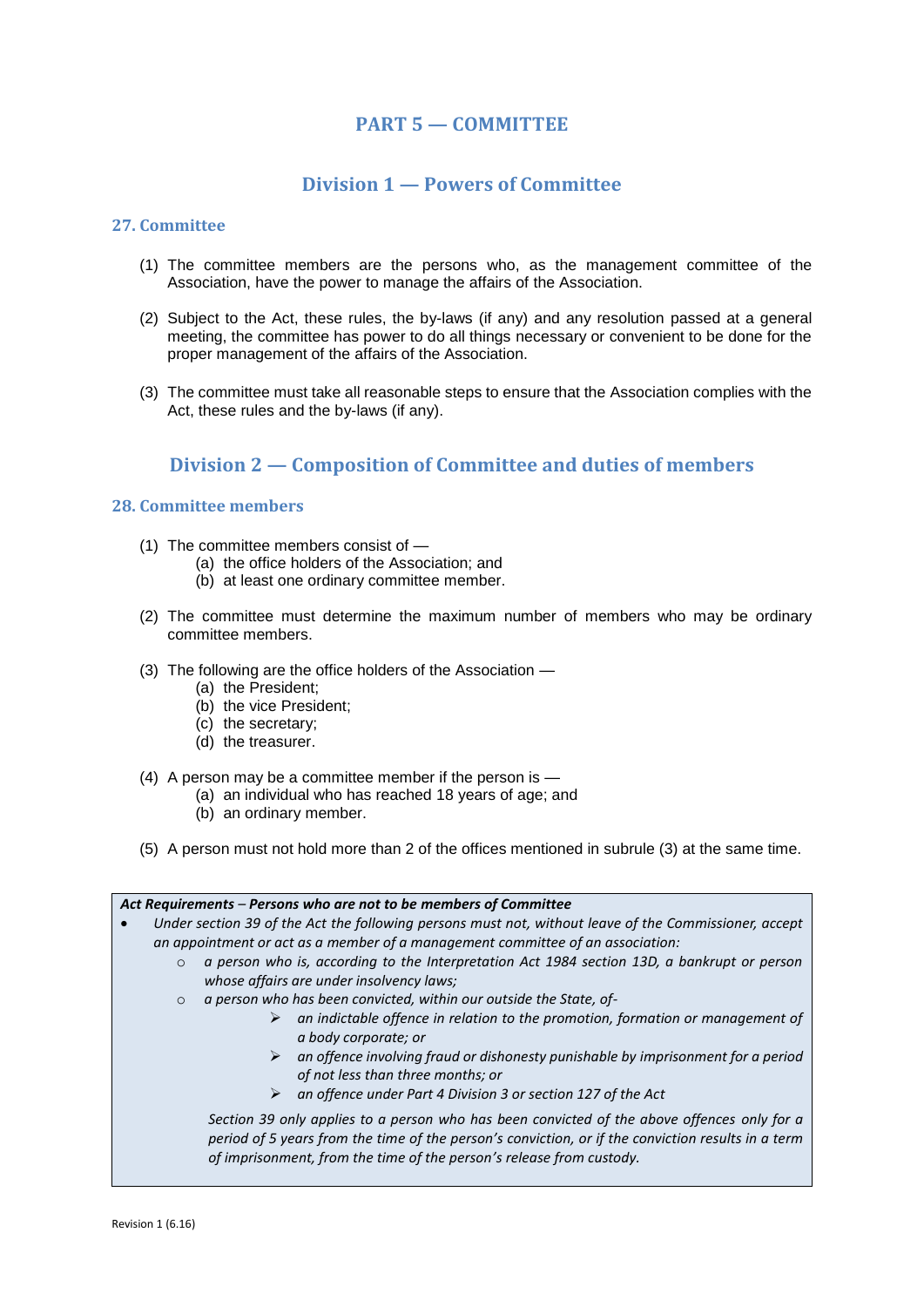#### *Act Requirements - Duties of Committee Members and Officers*

*Section 3 of the Act provides a definition of "officer". The duties provisions will apply to committee members and to those persons who have the ability to influence the management committee but who do not hold a formal committee position*

- *Under section 44 of the Act an officer of an association must exercise his or her powers and discharge his or her duties with a degree of care and diligence that a reasonable person would exercise if that person-*
	- *(a) were an officer of the association in the association's circumstances; and*
	- *(b) occupied the office held by, and had the same responsibilities within the association as, the officer.*
- *Under section 45 of the Act an officer of an association must exercise his or her powers and discharge his or her duties-*
	- *(a) in good faith in the best interests of the Association; and*
	- *(b) for a proper purpose.*
- *Under section 46 an officer of an association must not improperly use his or her position to-*
	- *(a) gain an advantage for the officer or another person; or*
	- *(b) cause detriment to the Association.*
- *Under section 47 a person who obtains information because the person is, or has been, an officer of an association must not improperly use the information to-*
	- *(a) gain an advantage for the person or another person; or*
	- *(b) cause detriment to the Association.*

### **29. President**

- (1) It is the duty of the President to consult with the secretary regarding the business to be conducted at each committee meeting and general meeting.
- (2) The President has the powers and duties relating to convening and presiding at committee meetings and presiding at general meetings provided for in these rules.

### **30. Secretary**

The Secretary has the following duties —

- (a) dealing with the Association's correspondence;
- (b) consulting with the President regarding the business to be conducted at each committee meeting and general meeting;
- (c) preparing the notices required for meetings and for the business to be conducted at meetings;
- (d) unless another member is authorised by the committee to do so, maintaining on behalf of the Association the register of members, and recording in the register any changes in the membership, as required under section 53(1) of the Act;
- (e) maintaining on behalf of the Association an up-to-date copy of these rules, as required under section 35(1) of the Act;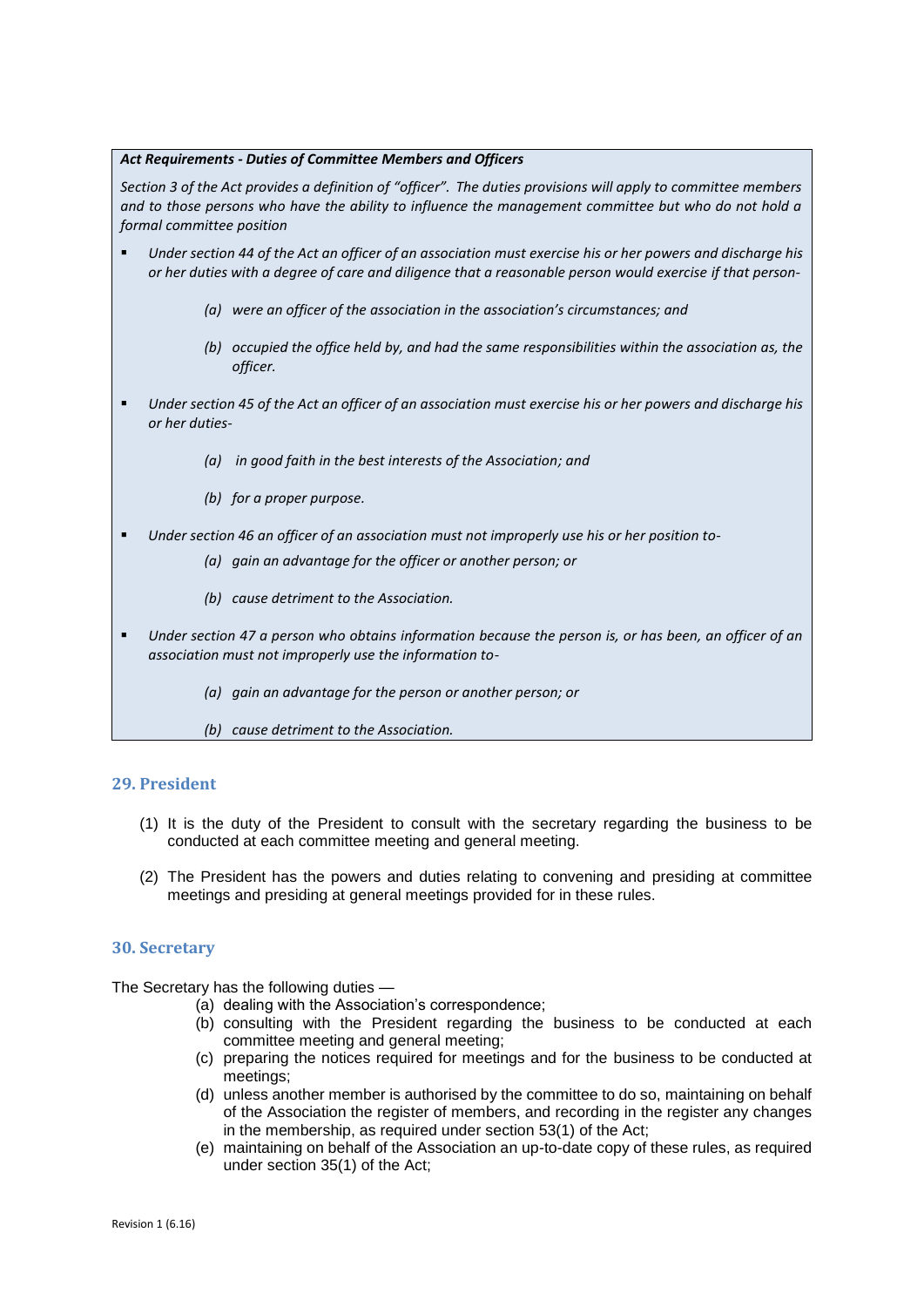- (f) unless another member is authorised by the committee to do so, maintaining on behalf of the Association a record of committee members and other persons authorised to act on behalf of the Association, as required under section 58(2) of the Act;
- (g) ensuring the safe custody of the books of the Association, other than the financial records, financial statements and financial reports, as applicable to the Association;
- (h) maintaining full and accurate minutes of committee meetings and general meetings;
- (i) carrying out any other duty given to the secretary under these rules or by the committee.

*Guidance note – Record of Office Holders* **-** *detailed information about what must be included in the record of office holders is included under rule 69.*

## **31. Treasurer**

The treasurer has the following duties —

- (a) ensuring that any amounts payable to the Association are collected and issuing receipts for those amounts in the Association's name;
- (b) ensuring that any amounts paid to the Association are credited to the appropriate account of the Association, as directed by the committee;
- (c) ensuring that any payments to be made by the Association that have been authorised by the committee or at a general meeting are made on time;
- (d) ensuring that the Association complies with the relevant requirements of Part 5 of the Act;
- (e) ensuring the safe custody of the Association's financial records, financial statements and financial reports, as applicable to the Association;
- (f) if the Association is a tier 1 association, coordinating the preparation of the Association's financial statements before their submission to the Association's annual general meeting;
- (g) if the Association is a tier 2 association or tier 3 association, coordinating the preparation of the Association's financial report before its submission to the Association's annual general meeting;
- (h) providing any assistance required by an auditor or reviewer conducting an audit or review of the Association's financial statements or financial report under Part 5 Division 5 of the Act;
- (i) carrying out any other duty given to the treasurer under these rules or by the committee.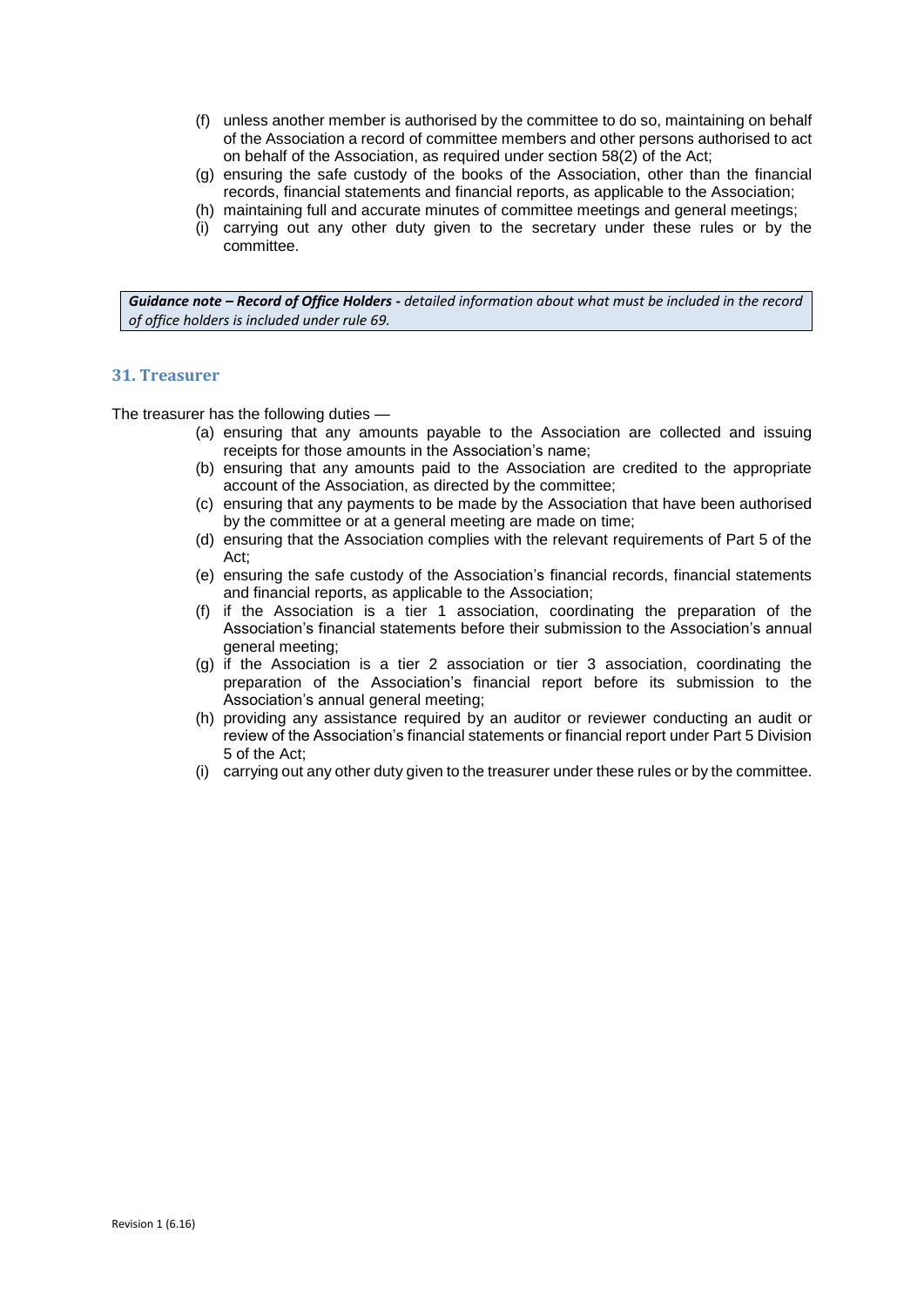# **Division 3 — Election of committee members and tenure of office**

## **32. How members become Committee members**

A member becomes a committee member if the member —

- (a) is elected to the committee at a general meeting; or
	- (b) is appointed to the committee by the committee to fill a casual vacancy under rule 39.

### **33. Nomination of committ**e**e members**

- (1) At least 42 days before an annual general meeting, the secretary must send written notice to all the members —
	- (a) calling for nominations for election to the committee; and
	- (b) stating the date by which nominations must be received by the secretary to comply with subrule (2).
- (2) A member who wishes to be considered for election to the committee at the annual general meeting must nominate for election by sending written notice of the nomination to the secretary at least 28 days before the annual general meeting.
- (3) The written notice must include a statement by another member in support of the nomination.
- (4) A member may nominate for one specified position of office holder of the Association or to be an ordinary committee member.
- (5) A member whose nomination does not comply with this rule is not eligible for election to the committee unless the member is nominated under rule 34(2) or 35(2)(b).

## **34. Election of office holders**

- (1) At the annual general meeting, a separate election must be held for each position of office holder of the Association.
- (2) If there is no nomination for a position, the President of the meeting may call for nominations from the ordinary members at the meeting.
- (3) If only one member has nominated for a position, the President of the meeting must declare the Member elected to the position.
- (4) If more than one member has nominated for a position, the ordinary members at the meeting must vote in accordance with procedures that have been determined by the committee to decide who is to be elected to the position.
- (5) Each ordinary member present at the meeting may vote for one member who has nominated for the position.
- (6) A member who has nominated for the position may vote for himself or herself.
- (7) On the member's election, the new President of the Association may take over as the President of the meeting.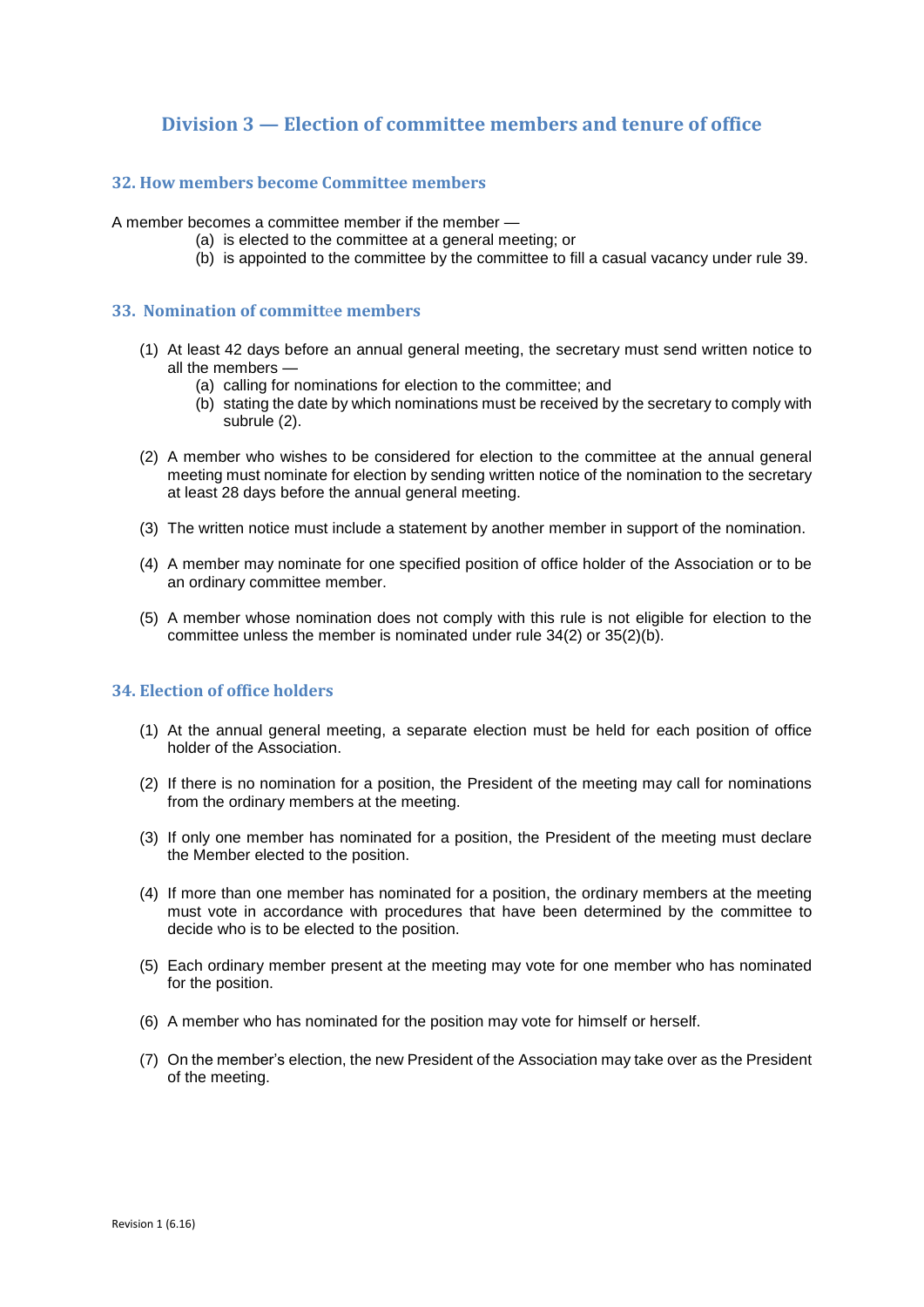## **35. Election of ordinary committee members**

- (1) At the annual general meeting, the Association must decide by resolution the number of ordinary committee members (if any) to hold office for the next year.
- (2) If the number of members nominating for the position of ordinary committee member is not greater than the number to be elected, the President of the meeting —
	- (a) must declare each of those members to be elected to the position; and
	- (b) may call for further nominations from the ordinary members at the meeting to fill any positions remaining unfilled after the elections under paragraph (a).
- $(3)$  If
	- (a) the number of members nominating for the position of ordinary committee member is greater than the number to be elected; or
	- (b) the number of members nominating under subrule (2)(b) is greater than the number of positions remaining unfilled,

the ordinary members at the meeting must vote in accordance with procedures that have been determined by the committee to decide the members who are to be elected to the position of ordinary committee member.

(4) A member who has nominated for the position of ordinary committee member may vote in accordance with that nomination.

## **36. Term of office**

- (1) The term of office of a committee member begins when the member
	- (a) is elected at an annual general meeting or under subrule 37(3)(b); or
	- (b) is appointed to fill a casual vacancy under rule 39.
- (2) Subject to rule 38, a committee member holds office until the positions on the committee are declared vacant at the next annual general meeting.
- (3) A committee member may be re-elected.

*Guidance Note – Committee members upon incorporation - The committee members appointed on incorporation of the association will hold office until the conclusion of the first annual general meeting of the association and will be eligible for re-election.*

### **37. Resignation and removal from office**

- (1) A committee member may resign from the committee by written notice given to the secretary or, if the resigning member is the secretary, given to the President.
- (2) The resignation takes effect
	- (a) when the notice is received by the secretary or President; or
	- (b) if a later time is stated in the notice, at the later time.
- (3) At a general meeting, the Association may by resolution
	- (a) remove a committee member from office; and
	- $(b)$  elect a member who is eligible under rule 28(4) to fill the vacant position.
- (4) A committee member who is the subject of a proposed resolution under subrule (3)(a) may make written representations (of a reasonable length) to the secretary or President and may ask that the representations be provided to the members.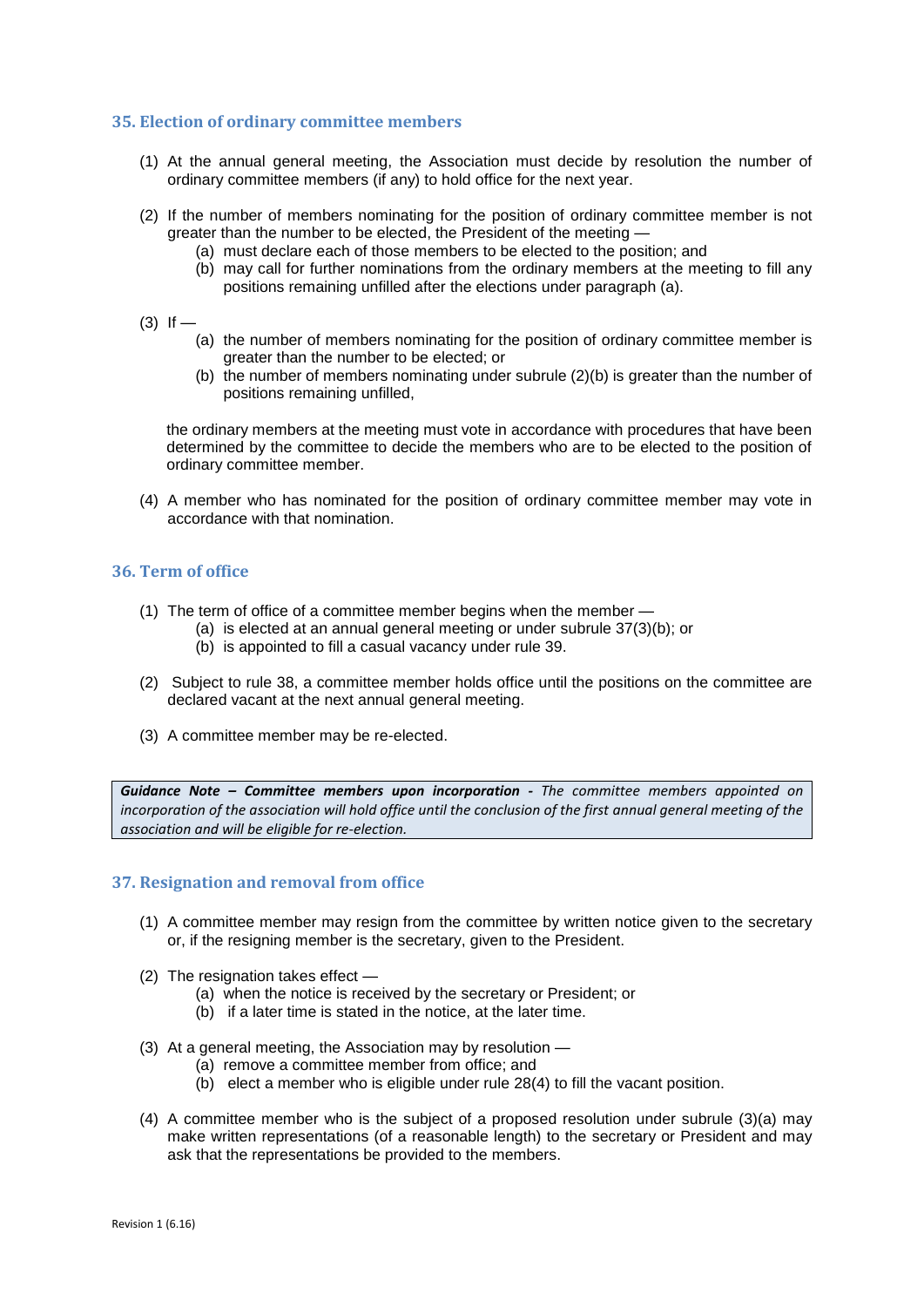(5) The secretary or President may give a copy of the representations to each member or, if they are not so given, the committee member may require them to be read out at the general meeting at which the resolution is to be considered.

## **38. When membership of committee ceases**

A person ceases to be a committee member if the person —

- (a) dies or otherwise ceases to be a member; or
- (b) resigns from the committee or is removed from office under rule 37; or
- (c) becomes ineligible to accept an appointment or act as a committee member under section 39 of the Act;
- (d) becomes permanently unable to act as a committee member because of a mental or physical disability; or
- (e) fails to attend 3 consecutive Committee meetings, of which the person has been given notice, without having notified the Committee that the person will be unable to attend.

Note for this rule:

Section 41 of the Act imposes requirements, arising when a person ceases to be a member of the management committee of an incorporated association, that relate to returning documents and records.

*Act requirements – handing over documents and records – where a person ceases to be a member of the association's committee section 41 of the Act requires that person to, as soon as practicable after their membership ceases, deliver to a member of the committee all of the relevant documents and records they hold pertaining to the management of the association's affairs.*

### **39. Filling casual vacancies**

- (1) The committee may appoint a member who is eligible under rule 28(4) to fill a position on the committee that —
	- (a) has become vacant under rule 38; or
	- (b) was not filled by election at the most recent annual general meeting or under rule 37(3)(b).
- (2) If the position of secretary becomes vacant, the committee must appoint a member who is eligible under rule 28(4) to fill the position within 14 days after the vacancy arises.
- (3) Subject to the requirement for a quorum under rule 46, the committee may continue to act despite any vacancy in its membership.
- (4) If there are fewer committee members than required for a quorum under rule 46, the committee may act only for the purpose of —
	- (a) appointing committee members under this rule; or
	- (b) convening a general meeting.

### **40. Validity of acts**

The acts of a committee or subcommittee, or of a committee member or member of a subcommittee, are valid despite any defect that may afterwards be discovered in the election, appointment or qualification of a committee member or member of a subcommittee.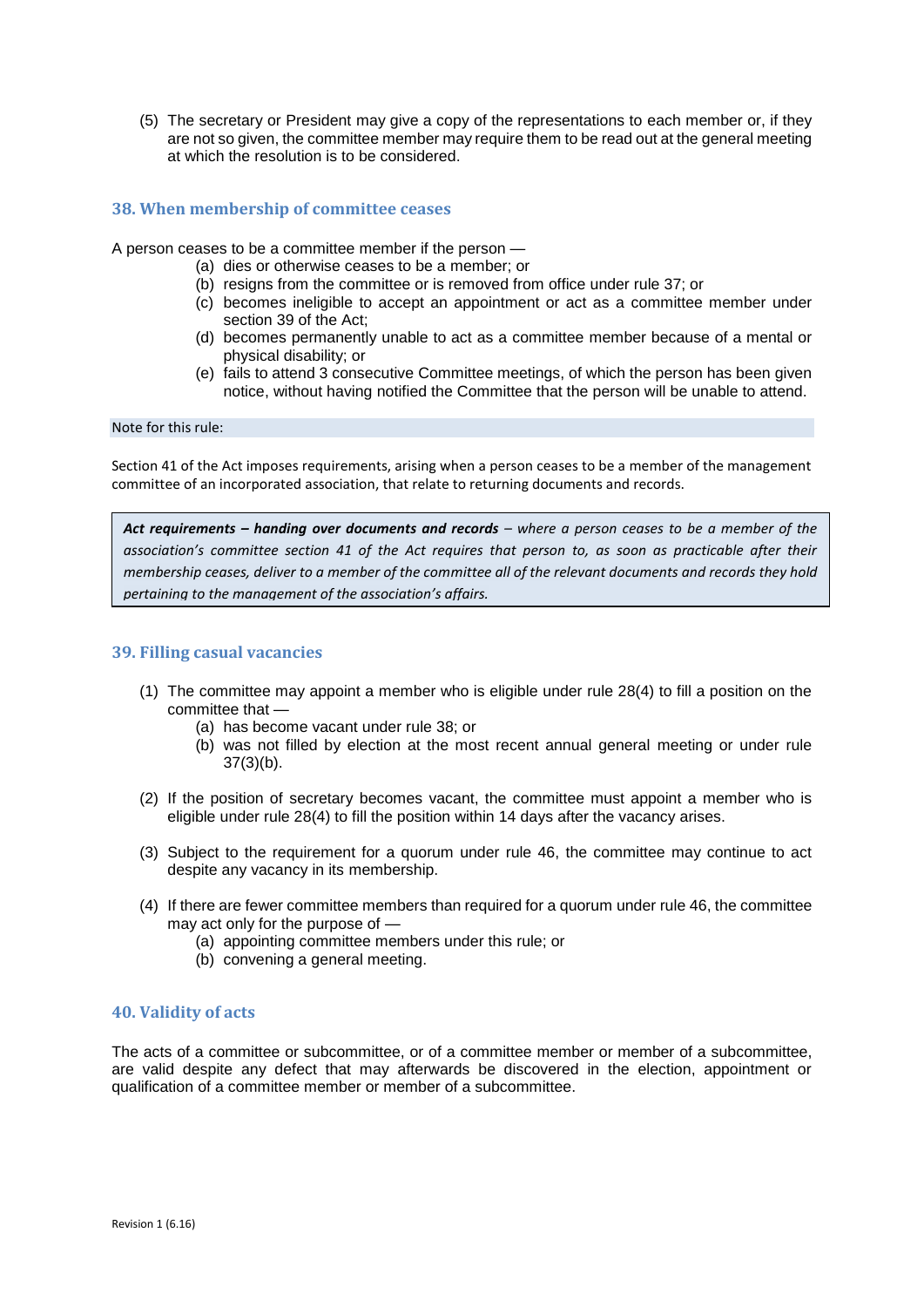## **41. Payments to committee members**

 $(1)$  In this rule —

*committee member* includes a member of a subcommittee; *committee meeting* includes a meeting of a subcommittee.

- (2) A committee member is entitled to be paid out of the funds of the Association for any out-ofpocket expenses for travel and accommodation properly incurred —
	- (a) in attending a committee meeting or
	- (b) in attending a general meeting; or
	- (c) otherwise in connection with the Association's business.

# **Division 4 — Committee meetings**

#### **42. Committee meetings**

- (1) The committee must meet at least 3 times in each year on the dates and at the times and places determined by the committee.
- (2) The date, time and place of the first committee meeting must be determined by the committee members as soon as practicable after the annual general meeting at which the committee members are elected.
- (3) Special committee meetings may be convened by the President or any 2 committee members.

## **43. Notice of committee meetings**

- (1) Notice of each committee meeting must be given to each committee member at least 48 hours before the time of the meeting.
- (2) The notice must state the date, time and place of the meeting and must describe the general nature of the business to be conducted at the meeting.
- (3) Unless subrule (4) applies, the only business that may be conducted at the meeting is the business described in the notice.
- (4) Urgent business that has not been described in the notice may be conducted at the meeting if the committee members at the meeting unanimously agree to treat that business as urgent.

### **44. Procedure and order of business**

- (1) The President or, in the President's absence, the Vice President must preside as President of each committee meeting.
- (2) If the President and Vice President are absent or are unwilling to act as President of a meeting, the committee members at the meeting must choose one of them to act as President of the meeting.
- (3) The procedure to be followed at a committee meeting must be determined from time to time by the committee.
- (4) The order of business at a committee meeting may be determined by the committee members at the meeting.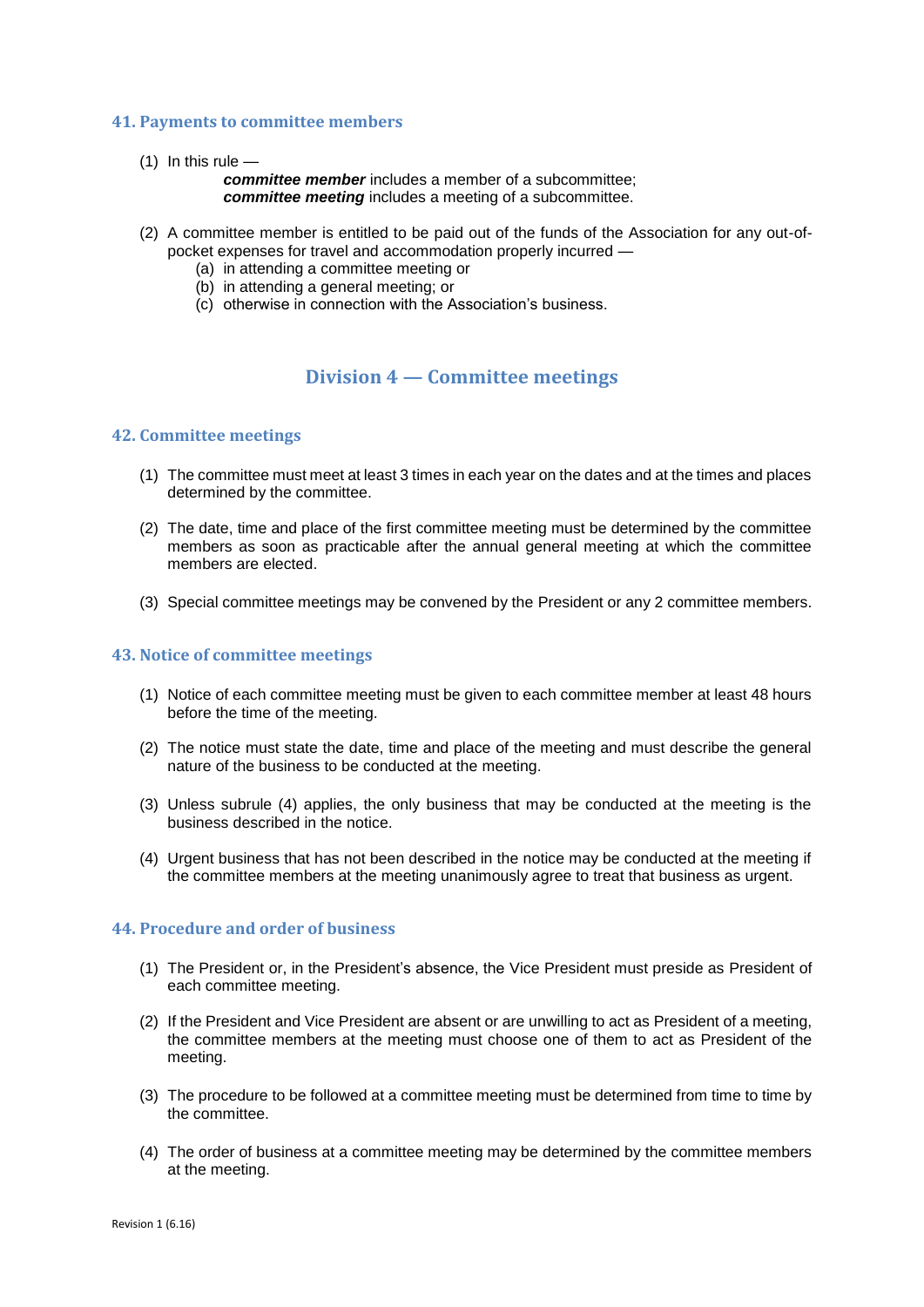- (5) A member or other person who is not a committee member may attend a committee meeting if invited to do so by the committee.
- (6) A person invited under subrule (5) to attend a committee meeting
	- (a) has no right to any agenda, minutes or other document circulated at the meeting; and
	- (b) must not comment about any matter discussed at the meeting unless invited by the
		- committee to do so; and
	- (c) cannot vote on any matter that is to be decided at the meeting.

#### *Act Requirements -Material Personal Interests of Committee Members*

- *Under section 42 of the Act a member of the committee who has a material personal interest in a matter being considered at a committee meeting must:* 
	- *as soon as he or she becomes aware of that interest, disclose the nature and extent of his or her interest to the Committee;*
	- *disclose the nature and extent of the interest at the next general meeting of the association*
- *Under section 42(3) of the Act this rule does not apply in respect of a material personal interest* 
	- *(a) that exists only because the member*
		- *is an employee of the incorporated association; or*
		- *is a member of a class of persons for whose benefit the association is established; or*
	- *(b) that the member has in common with all, or a substantial proportion of, the members of the Association.*
- *Under section 43 of the Act a member of the management committee who has a material personal interest in a matter being considered at a meeting of the management committee must not be present while the matter is being considered at the meeting or vote on the matter.*

*Under section 42(6) of the Act the association must record every disclosure made by a committee member of a material personal interest in the minutes of the committee meeting at which the disclosure is made.*

## **45. Use of technology to be present at committee meetings**

- (1) The presence of a committee member at a committee meeting need not be by attendance in person but may be by that committee member and each other committee member at the meeting being simultaneously in contact by telephone or other means of instantaneous communication.
- (2) A member who participates in a committee meeting as allowed under subrule (1) is taken to be present at the meeting and, if the member votes at the meeting, the member is taken to have voted in person.

## **46. Quorum for committee meetings**

(1) Subject to rule 39(4), no business is to be conducted at a committee meeting unless a quorum is present.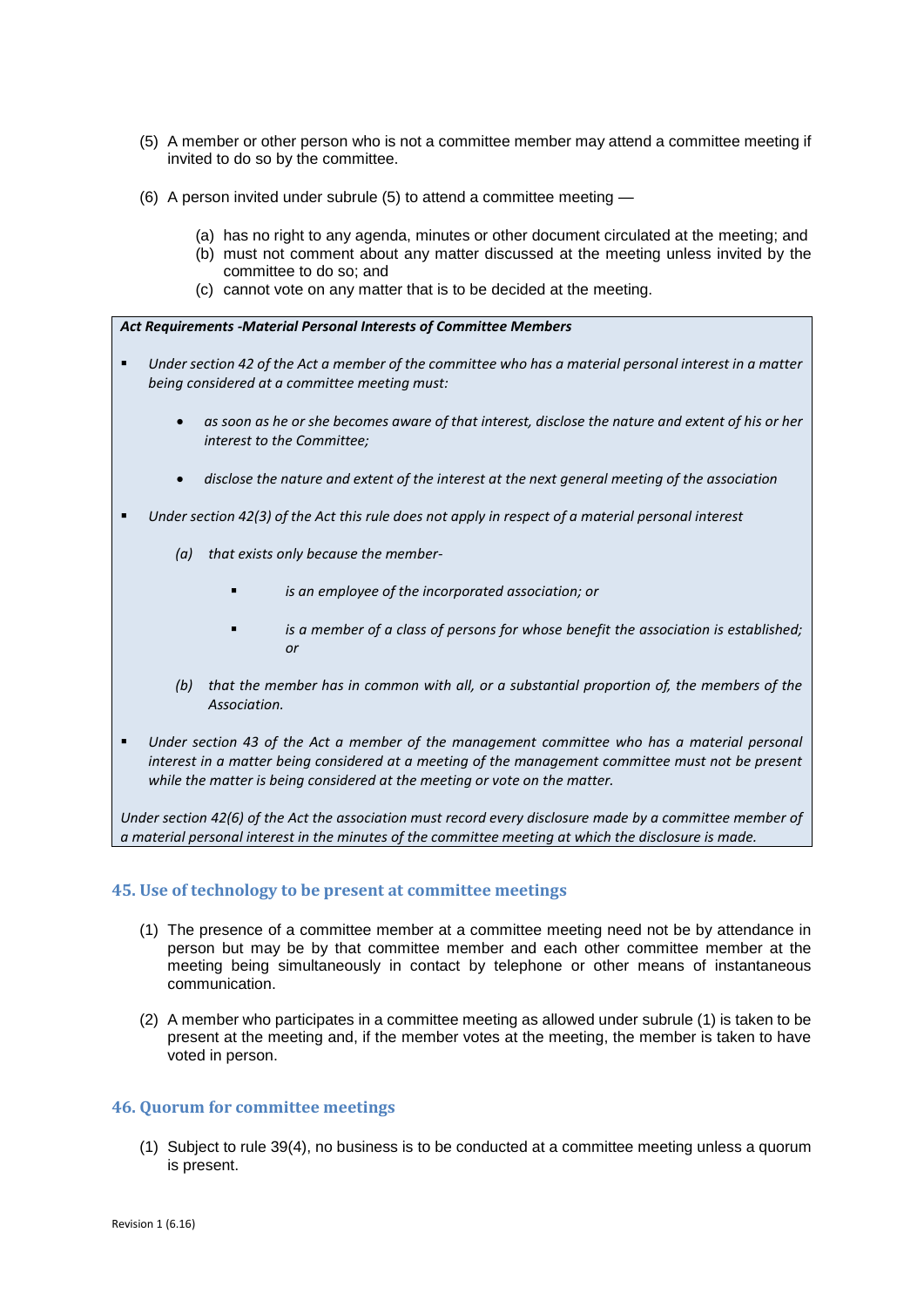- (2) If a quorum is not present within 30 minutes after the notified commencement time of a committee meeting —
	- (a) in the case of a special meeting the meeting lapses; or
	- (b) otherwise, the meeting is adjourned to the same time, day and place in the following week.
- $(3)$  If
	- (a) a quorum is not present within 30 minutes after the commencement time of a committee meeting held under subrule (2)(b); and
	- (b) at least 2 committee members are present at the meeting,

those members present are taken to constitute a quorum.

#### Note for this rule:

If these model rules are adopted, the quorum for a committee meeting is as notified to the Commissioner under section 7(4)(d) or 29(5)(d) of the Act.

#### **47. Voting at committee meetings**

- (1) Each committee member present at a committee meeting has one vote on any question arising at the meeting.
- (2) A motion is carried if a majority of the committee members present at the committee meeting vote in favour of the motion.
- (3) If the votes are divided equally on a question, the President of the meeting has a second or casting vote.
- (4) A vote may take place by the committee members present indicating their agreement or disagreement or by a show of hands, unless the committee decides that a secret ballot is needed to determine a particular question.
- (5) If a secret ballot is needed, the President of the meeting must decide how the ballot is to be conducted.

#### **48. Minutes of committee meetings**

- (1) The committee must ensure that minutes are taken and kept of each committee meeting.
- (2) The minutes must record the following
	- (a) the names of the committee members present at the meeting;
	- (b) the name of any person attending the meeting under rule 44(5);
	- (c) the business considered at the meeting;
	- (d) any motion on which a vote is taken at the meeting and the result of the vote.
- (3) The minutes of a committee meeting must be entered in the Association's minute book within 30 days after the meeting is held.
- (4) The President must ensure that the minutes of a committee meeting are reviewed and signed as correct by —
	- (a) the President of the meeting; or
	- (b) the President of the next committee meeting.
- (5) When the minutes of a committee meeting have been signed as correct they are, until the contrary is proved, evidence that —
	- (a) the meeting to which the minutes relate was duly convened and held; and
	- (b) the matters recorded as having taken place at the meeting took place as recorded; and
	- (c) any appointment purportedly made at the meeting was validly made.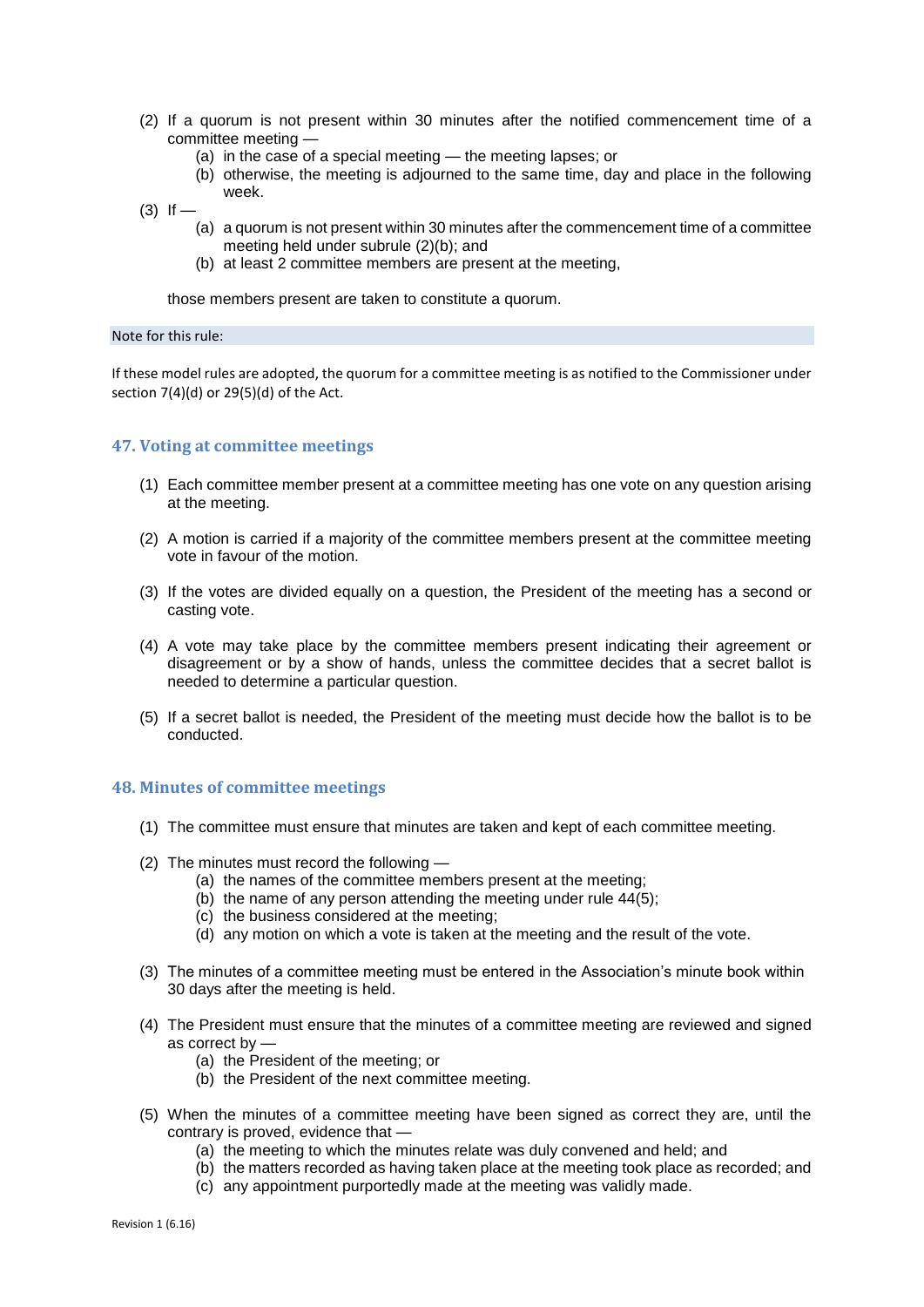#### Note for this rule:

Section 42(6) of the Act requires details relating to the disclosure of a committee member's material personal interest in a matter being considered at a committee meeting to be recorded in the minutes of the meeting.

## **Division 5 — Subcommittees and subsidiary offices**

### **49. Subcommittees and subs**i**diary offices**

- (1) To help the committee in the conduct of the Association's business, the committee may, in writing, do either or both of the following —
	- (a) appoint one or more subcommittees;
	- (b) create one or more subsidiary offices and appoint people to those offices.
- (2) A subcommittee may consist of the number of people, whether or not members, that the committee considers appropriate.
- (3) A person may be appointed to a subsidiary office whether or not the person is a member.
- (4) Subject to any directions given by the committee
	- (a) a subcommittee may meet and conduct business as it considers appropriate; and
	- (b) the holder of a subsidiary office may carry out the functions given to the holder as the holder considers appropriate.

### **50. Delegation to subcommittees and holders of subsidiary offices**

 $(1)$  In this rule —

*non-delegable duty* means a duty imposed on the committee by the Act or another written law.

- (2) The committee may, in writing, delegate to a subcommittee or the holder of a subsidiary office the exercise of any power or the performance of any duty of the committee other than -
	- (a) the power to delegate; and
	- (b) a non-delegable duty.
- (3) A power or duty, the exercise or performance of which has been delegated to a subcommittee or the holder of a subsidiary office under this rule, may be exercised or performed by the subcommittee or holder in accordance with the terms of the delegation.
- (4) The delegation may be made subject to any conditions, qualifications, limitations or exceptions that the committee specifies in the document by which the delegation is made.
- (5) The delegation does not prevent the committee from exercising or performing at any time the power or duty delegated.
- (6) Any act or thing done by a subcommittee or by the holder of a subsidiary office, under the delegation has the same force and effect as if it had been done by the committee.
- (7) The committee may, in writing, amend or revoke the delegation.

## **PART 6 — GENERAL MEETINGS OF ASSOCIATION**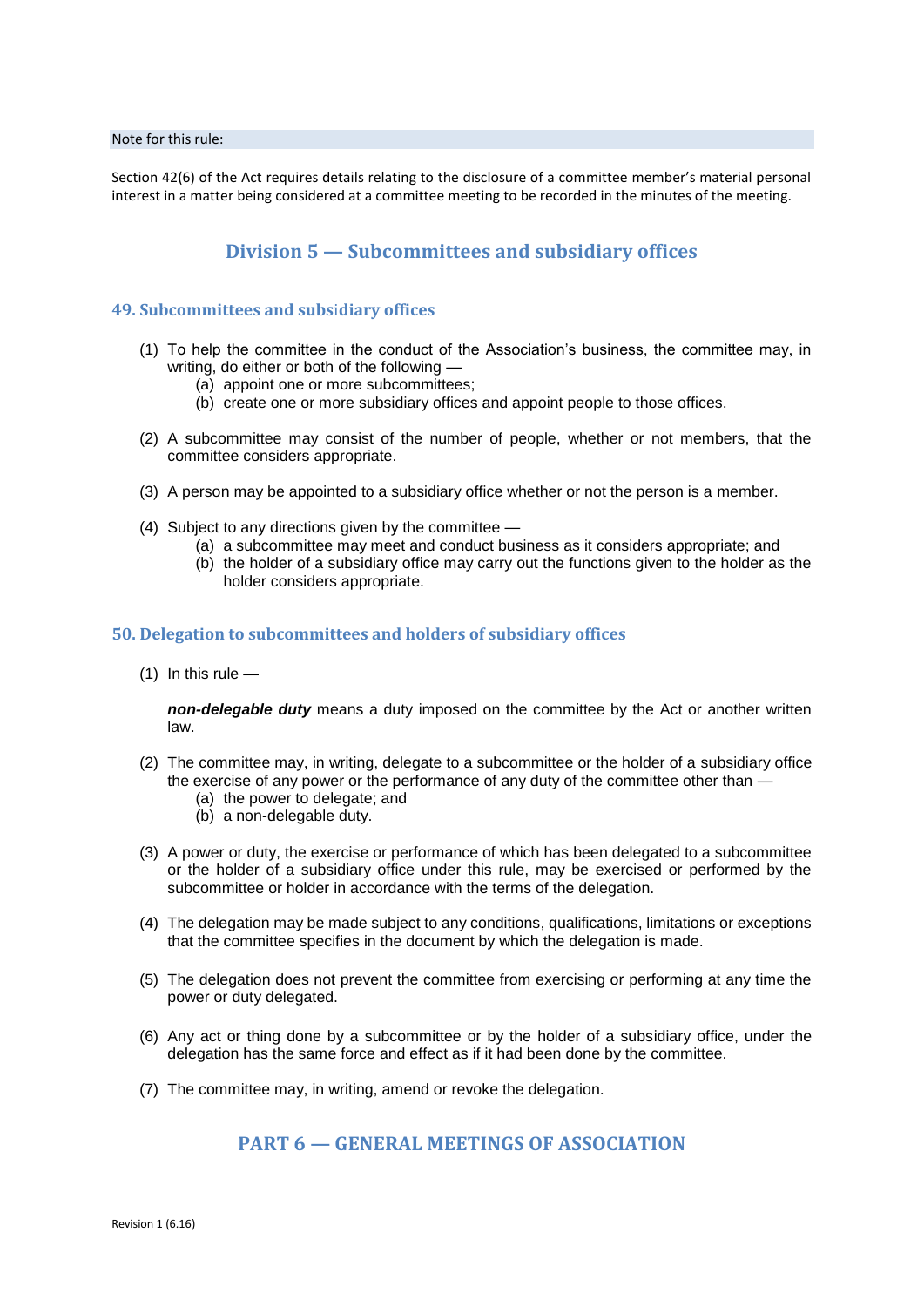## **51. Annual general meeting**

- (1) The committee must determine the date, time and place of the annual general meeting.
- (2) If it is proposed to hold the annual general meeting more than 6 months after the end of the Association's financial year, the secretary must apply to the Commissioner for permission under section 50(3)(b) of the Act within 4 months after the end of the financial year.
- (3) The ordinary business of the annual general meeting is as follows
	- (a) to confirm the minutes of the previous annual general meeting and of any special general meeting held since then if the minutes of that meeting have not yet been confirmed;
	- (b) to receive and consider
		- (i) the committee's annual report on the Association's activities during the preceding financial year; and
		- (ii) if the Association is a tier 1 association, the financial statements of the Association for the preceding financial year presented under Part 5 of the Act; and
		- (iii) if the Association is a tier 2 association or a tier 3 association, the financial report of the Association for the preceding financial year presented under Part 5 of the Act;
		- (iv) if required to be presented for consideration under Part 5 of the Act, a copy of the report of the review or auditor's report on the financial statements or financial report;
	- (c) to elect the office holders of the Association and other committee members;
	- (d) if applicable, to appoint or remove a reviewer or auditor of the Association in accordance with the Act;
	- (e) to confirm or vary the entrance fees, subscriptions and other amounts (if any) to be paid by members.
- (4) Any other business of which notice has been given in accordance with these rules may be conducted at the annual general meeting.

#### Note for this rule:

Unless the Commissioner allows otherwise, under section 50(3) of the Act the annual general meeting must be held within 6 months after the end of the Association's financial year. If it is the first annual general meeting, section 50(2) of the Act provides that it may be held at any time within 18 months after incorporation.

### **52. Special general meetings**

- (1) The committee may convene a special general meeting.
- (2) The committee must convene a special general meeting if at least 20% of the members require a special general meeting to be convened.
- (3) The members requiring a special general meeting to be convened must
	- (a) make the requirement by written notice given to the secretary; and
		- (b) state in the notice the business to be considered at the meeting; and
	- (c) each sign the notice.
- (4) The special general meeting must be convened within 28 days after notice is given under subrule (3)(a).
- (5) If the committee does not convene a special general meeting within that 28 day period, the members making the requirement (or any of them) may convene the special general meeting.
- (6) A special general meeting convened by members under subrule (5) —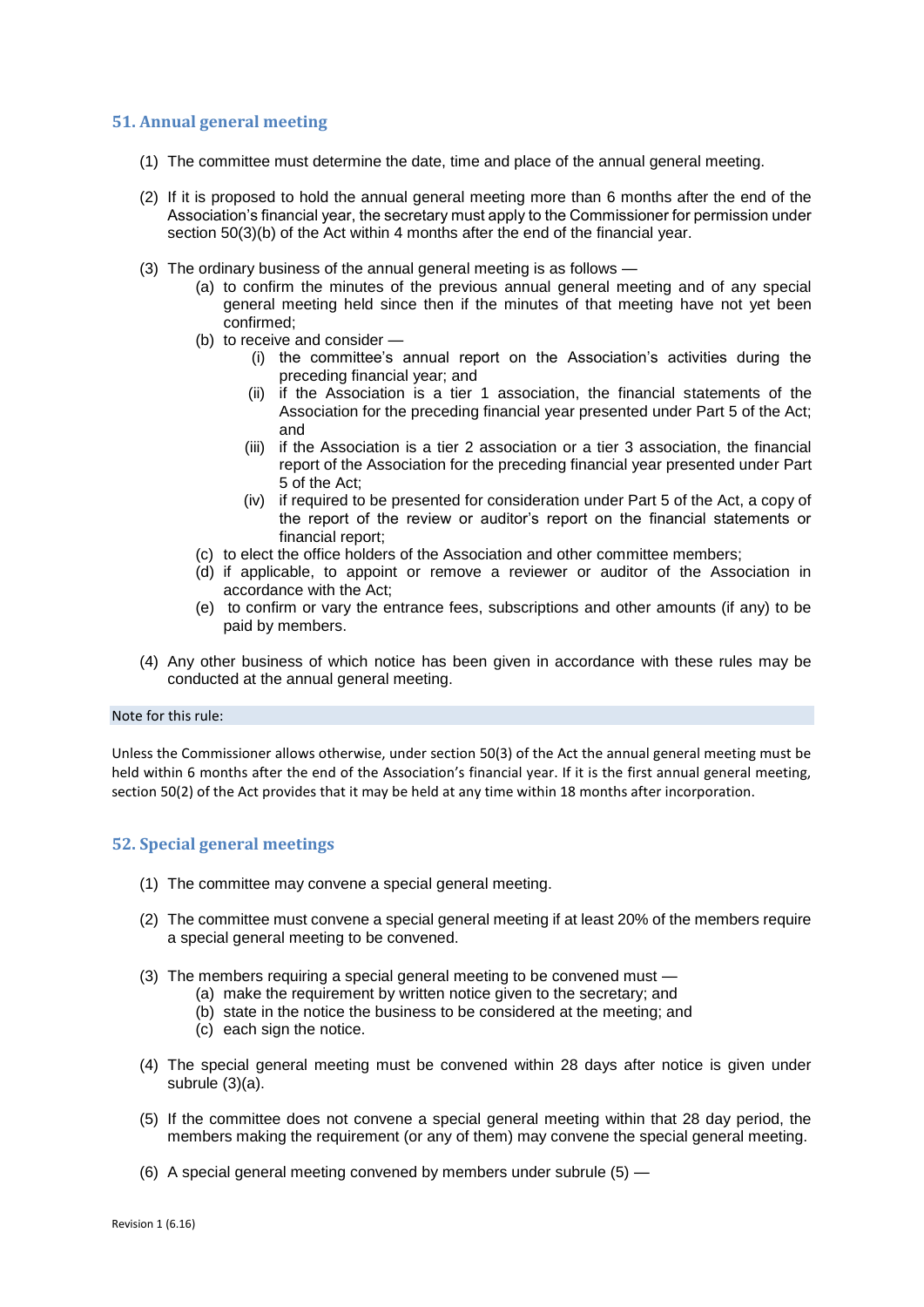- (a) must be held within 3 months after the date the original requirement was made; and
- (b) may only consider the business stated in the notice by which the requirement was made.
- (7) The Association must reimburse any reasonable expenses incurred by the members convening a special general meeting under subrule (5).

## **53. Notice of general meetings**

- (1) The secretary or, in the case of a special general meeting convened under rule 52(5), the members convening the meeting, must give to each member -
	- (a) at least 21 days' notice of a general meeting if a special resolution is to be proposed at the meeting; or
	- (b) at least 14 days' notice of a general meeting in any other case.
- (2) The notice must
	- (a) specify the date, time and place of the meeting; and
	- (b) indicate the general nature of each item of business to be considered at the meeting; and
	- (c) if the meeting is the annual general meeting, include the names of the members who have nominated for election to the committee under rule 33(2); and
	- (d) if a special resolution is proposed
		- (i) set out the wording of the proposed resolution as required by section 51(4) of the Act; and
		- (ii) state that the resolution is intended to be proposed as a special resolution; and
		- (iii) comply with rule 54(7).

### Note for this paragraph:

Section 51(1) of the Act states that a resolution is a special resolution if it is passed  $-$ 

- (a) at a general meeting of an incorporated association; and
- (b) by the votes of not less than three-fourths of the members of the association who cast a vote at the meeting.

*Act requirements – Notice to be given to reviewer or auditor – For Tier 2 and 3 associations – under section 86 of the Act a reviewer or auditor of an incorporated association is entitled to receive all notices of and other communications relating to any general meetings of the association that a member is entitled to receive.*

### **54. Proxies**

- (1) Subject to subrule (2), an ordinary member may appoint an individual who is an ordinary member as his or her proxy to vote and speak on his or her behalf at a general meeting.
- (2) An ordinary member may be appointed the proxy for not more than 5 other members.
- (3) The appointment of a proxy must be in writing and signed by the member making the appointment.
- (4) The member appointing the proxy may give specific directions as to how the proxy is to vote on his or her behalf.
- (5) If no instructions are given to the proxy, the proxy may vote on behalf of the member in any matter as the proxy sees fit.
- (6) If the committee has approved a form for the appointment of a proxy, the member may use that form or any other form —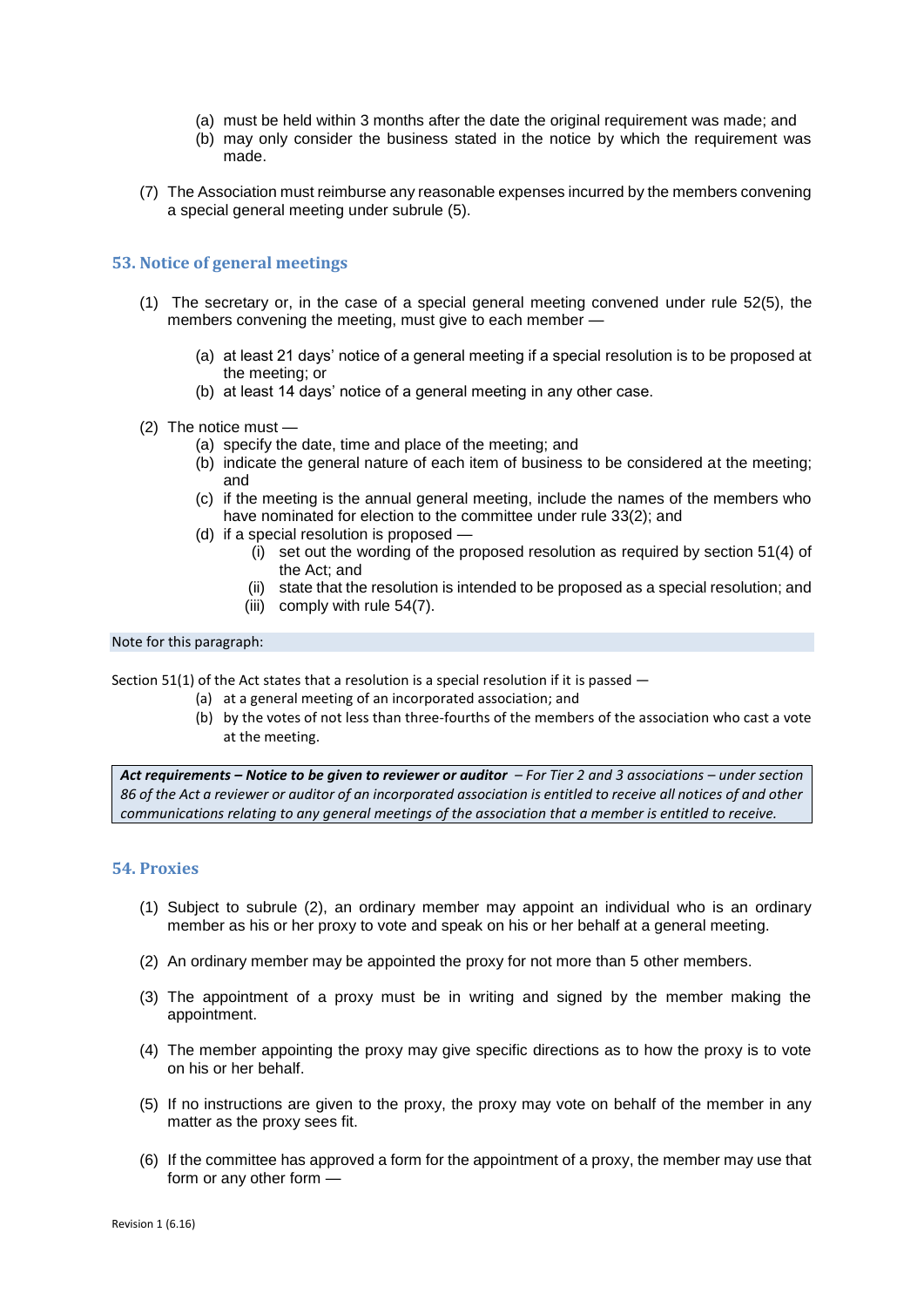- (a) that clearly identifies the person appointed as the member's proxy; and
- (b) that has been signed by the member.
- (7) Notice of a general meeting given to an ordinary member under rule 53 must
	- (a) state that the member may appoint an individual who is an ordinary member as a proxy for the meeting; and
	- (b) include a copy of any form that the committee has approved for the appointment of a proxy.
- (8) A form appointing a proxy must be given to the secretary before the commencement of the general meeting for which the proxy is appointed.
- (9) A form appointing a proxy sent by post or electronically is of no effect unless it is received by the Association not later than 24 hours before the commencement of the meeting.

### **55. Use of technology to be present at general meetings**

- (1) The presence of a member at a general meeting need not be by attendance in person but may be by that member and each other member at the meeting being simultaneously in contact by telephone or other means of instantaneous communication.
- (2) A member who participates in a general meeting as allowed under subrule (1) is taken to be present at the meeting and, if the member votes at the meeting, the member is taken to have voted in person.

## **56. Presiding member and quorum for general meetings**

- (1) The President or, in the President's absence, the deputy President must preside as President of each general meeting.
- (2) If the President and deputy President are absent or are unwilling to act as President of a general meeting, the committee members at the meeting must choose one of them to act as President of the meeting.
- (3) No business is to be conducted at a general meeting unless a quorum is present.
- (4) If a quorum is not present within 30 minutes after the notified commencement time of a general meeting —
	- (a) in the case of a special general meeting the meeting lapses; or
	- (b) in the case of the annual general meeting  $-$  the meeting is adjourned to  $-$ 
		- (i) the same time and day in the following week; and
			- (ii) the same place, unless the President specifies another place at the time of the adjournment or written notice of another place is given to the members before the day to which the meeting is adjourned.
- $(5)$  If
	- (a) a quorum is not present within 30 minutes after the commencement time of an annual general meeting held under subrule (4)(b); and
	- (b) at least 2 ordinary members are present at the meeting,

those members present are taken to constitute a quorum.

Note for this rule: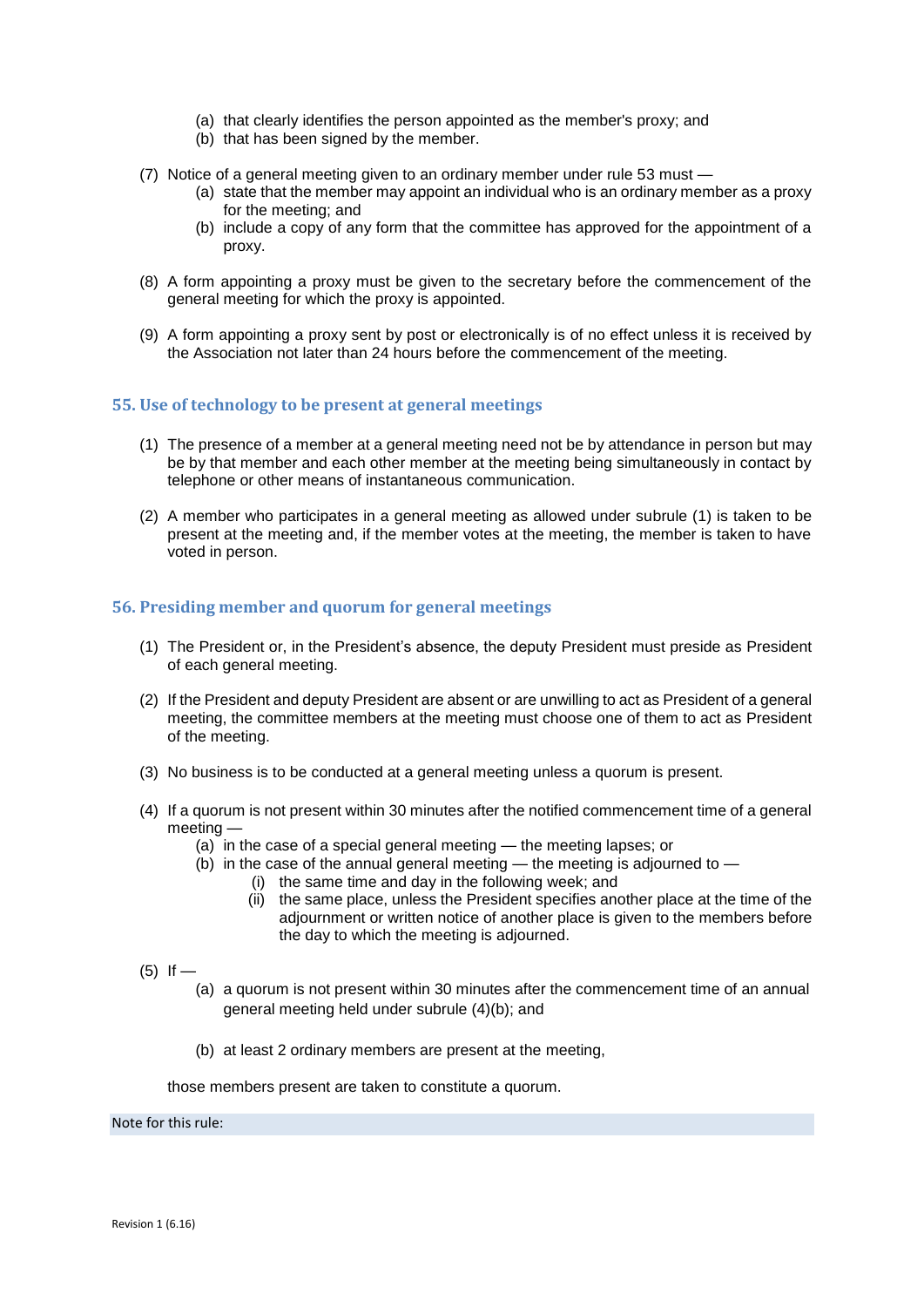If these model rules are adopted, the quorum for a general meeting is as notified to the Commissioner under section  $7(4)(c)$  or  $29(5)(c)$  of the Act.

## **57. Adjournment of general meeting**

- (1) The President of a general meeting at which a quorum is present may, with the consent of a majority of the ordinary members present at the meeting, adjourn the meeting to another time at the same place or at another place.
- (2) Without limiting subrule (1), a meeting may be adjourned -
	- (a) if there is insufficient time to deal with the business at hand; or
	- (b) to give the members more time to consider an item of business.
- (3) No business may be conducted on the resumption of an adjourned meeting other than the business that remained unfinished when the meeting was adjourned.
- (4) Notice of the adjournment of a meeting under this rule is not required unless the meeting is adjourned for 14 days or more, in which case notice of the meeting must be given in accordance with rule 53.

## **58. Voting at general meeting**

- (1) On any question arising at a general meeting
	- (a) subject to subrule (6), each ordinary member has one vote unless the member may also vote on behalf of a body corporate under subrule (2); and
	- (b) ordinary members may vote personally or by proxy.
- (2) An ordinary member that is a body corporate may, in writing, appoint an individual, whether or not the individual is a member, to vote on behalf of the body corporate on any question at a particular general meeting or at any general meeting, as specified in the document by which the appointment is made.
- (3) A copy of the document by which the appointment is made must be given to the secretary before any general meeting to which the appointment applies.
- (4) The appointment has effect until
	- (a) the end of any general meeting to which the appointment applies; or
	- (b) the appointment is revoked by the body corporate and written notice of the revocation is given to the secretary.
- (5) Except in the case of a special resolution, a motion is carried if a majority of the ordinary members present at a general meeting vote in favour of the motion.
- (6) If votes are divided equally on a question, the President of the meeting has a second or casting vote.
- (7) If the question is whether or not to confirm the minutes of a previous general meeting, only members who were present at that meeting may vote.
- (8) For a person to be eligible to vote at a general meeting as an ordinary member, or on behalf of an ordinary member that is a body corporate under subrule (2), the ordinary member —
	- (a) must have been an ordinary member at the time notice of the meeting was given under rule 53; and
	- (b) must have paid any fee or other money payable to the Association by the member.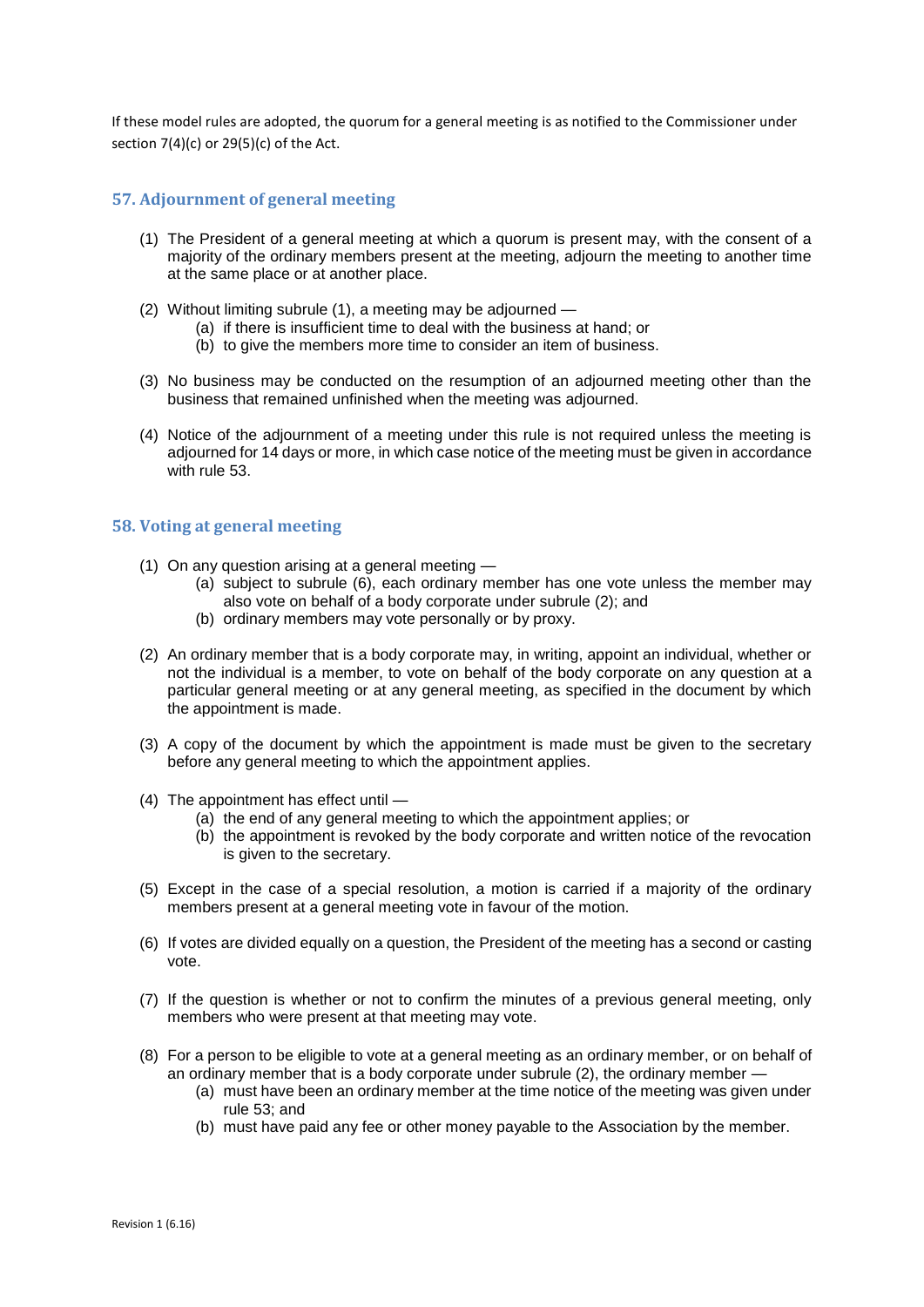## **59. When special resolutions are required**

- (1) A special resolution is required if it is proposed at a general meeting
	- (a) to affiliate the Association with another body; or
		- (b) to request the Commissioner to apply to the State Administrative Tribunal under section 109 of the Act for the appointment of a statutory manager.
- (2) Subrule (1) does not limit the matters in relation to which a special resolution may be proposed.

#### Note for this rule:

Under the Act, a special resolution is required if an incorporated association proposes to do any of the following—

- (a) to adopt these model rules (section 29(1));
- (b) to alter its rules, including changing the name of the association (section 30(1));
- (c) to decide to apply for registration or incorporation as a prescribed body corporate (section 93(1));
- (d) to approve the terms of an amalgamation with one or more other incorporated associations (section 102(4);
- (e) to be wound up voluntarily (section 121(2)) or by the Supreme Court (section 124(a) and Schedule 4 item 9);
- (f) to cancel its incorporation (section 129).

## **60. Determining whether resolution carried**

 $(1)$  In this rule —

*poll* means the process of voting in relation to a matter that is conducted in writing.

- (2) Subject to subrule (4), the President of a general meeting may, on the basis of general agreement or disagreement or by a show of hands, declare that a resolution has been —
	- (a) carried; or
	- (b) carried unanimously; or
	- (c) carried by a particular majority; or
	- (d) lost.
- (3) If the resolution is a special resolution, the declaration under subrule (2) must identify the resolution as a special resolution.
- (4) If a poll is demanded on any question by the President of the meeting or by at least 3 other ordinary members present in person or by proxy —
	- (a) the poll must be taken at the meeting in the manner determined by the President;
	- (b) the President must declare the determination of the resolution on the basis of the poll.
- (5) If a poll is demanded on the election of the President or on a question of an adjournment, the poll must be taken immediately.
- (6) If a poll is demanded on any other question, the poll must be taken before the close of the meeting at a time determined by the President.
- (7) A declaration under subrule (2) or (4) must be entered in the minutes of the meeting, and the entry is, without proof of the voting in relation to the resolution, evidence of how the resolution was determined.

## **61. Minutes of general meeting**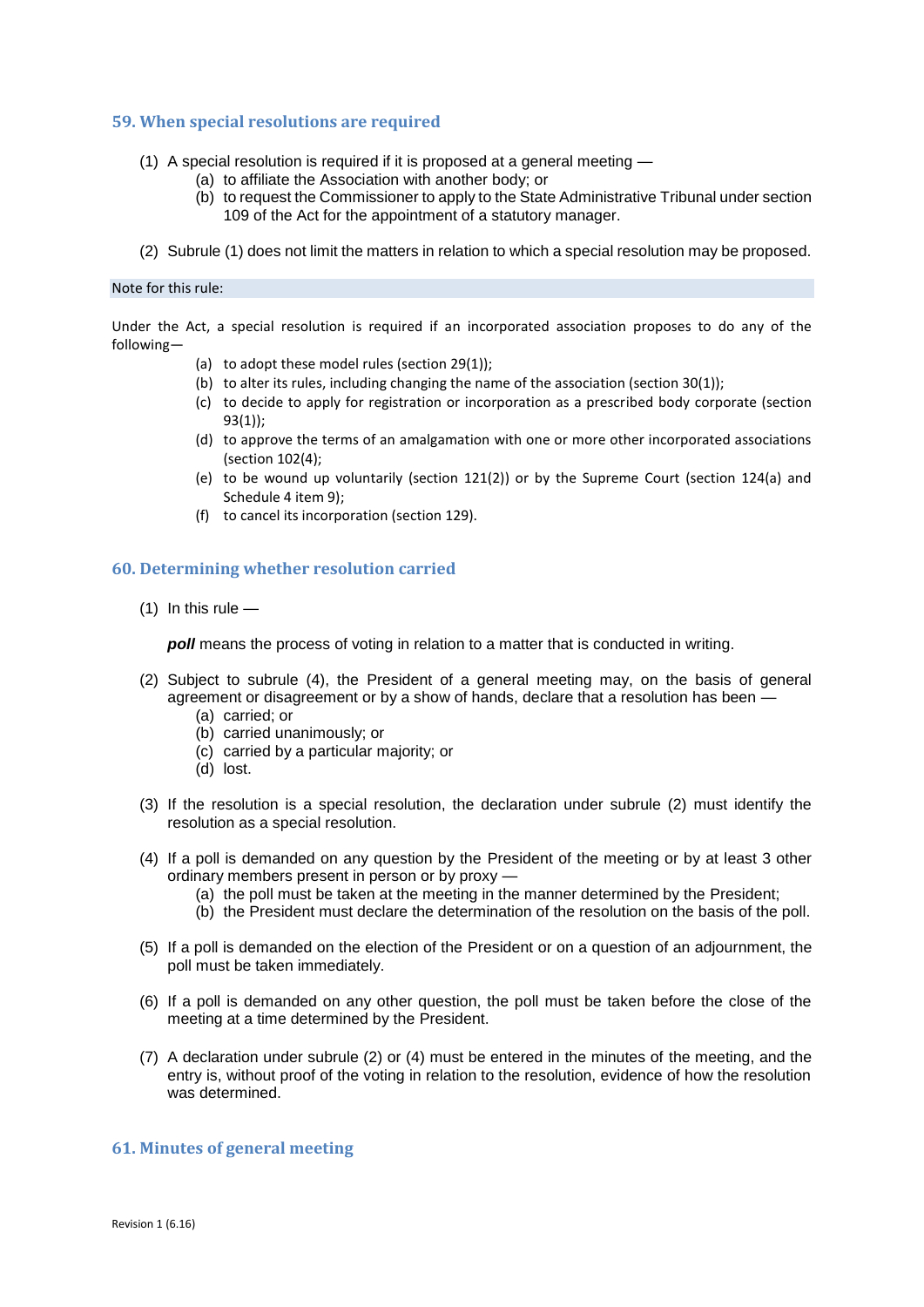- (1) The secretary, or a person authorised by the committee from time to time, must take and keep minutes of each general meeting.
- (2) The minutes must record the business considered at the meeting, any resolution on which a vote is taken and the result of the vote.
- (3) In addition, the minutes of each annual general meeting must record
	- (a) the names of the ordinary members attending the meeting; and
	- (b) any proxy forms given to the President of the meeting under rule 54(8); and
	- (c) the financial statements or financial report presented at the meeting, as referred to in rule  $51(3)(b)(ii)$  or (iii); and
	- (d) any report of the review or auditor's report on the financial statements or financial report presented at the meeting, as referred to in rule 51(3)(b)(iv).
- (4) The minutes of a general meeting must be entered in the Association's minute book within 30 days after the meeting is held.
- (5) The President must ensure that the minutes of a general meeting are reviewed and signed as correct by —
	- (a) the President of the meeting; or
	- (b) the President of the next general meeting.
- (6) When the minutes of a general meeting have been signed as correct they are, in the absence of evidence to the contrary, taken to be proof that —
	- (a) the meeting to which the minutes relate was duly convened and held; and
	- (b) the matters recorded as having taken place at the meeting took place as recorded; and
	- (c) any election or appointment purportedly made at the meeting was validly made.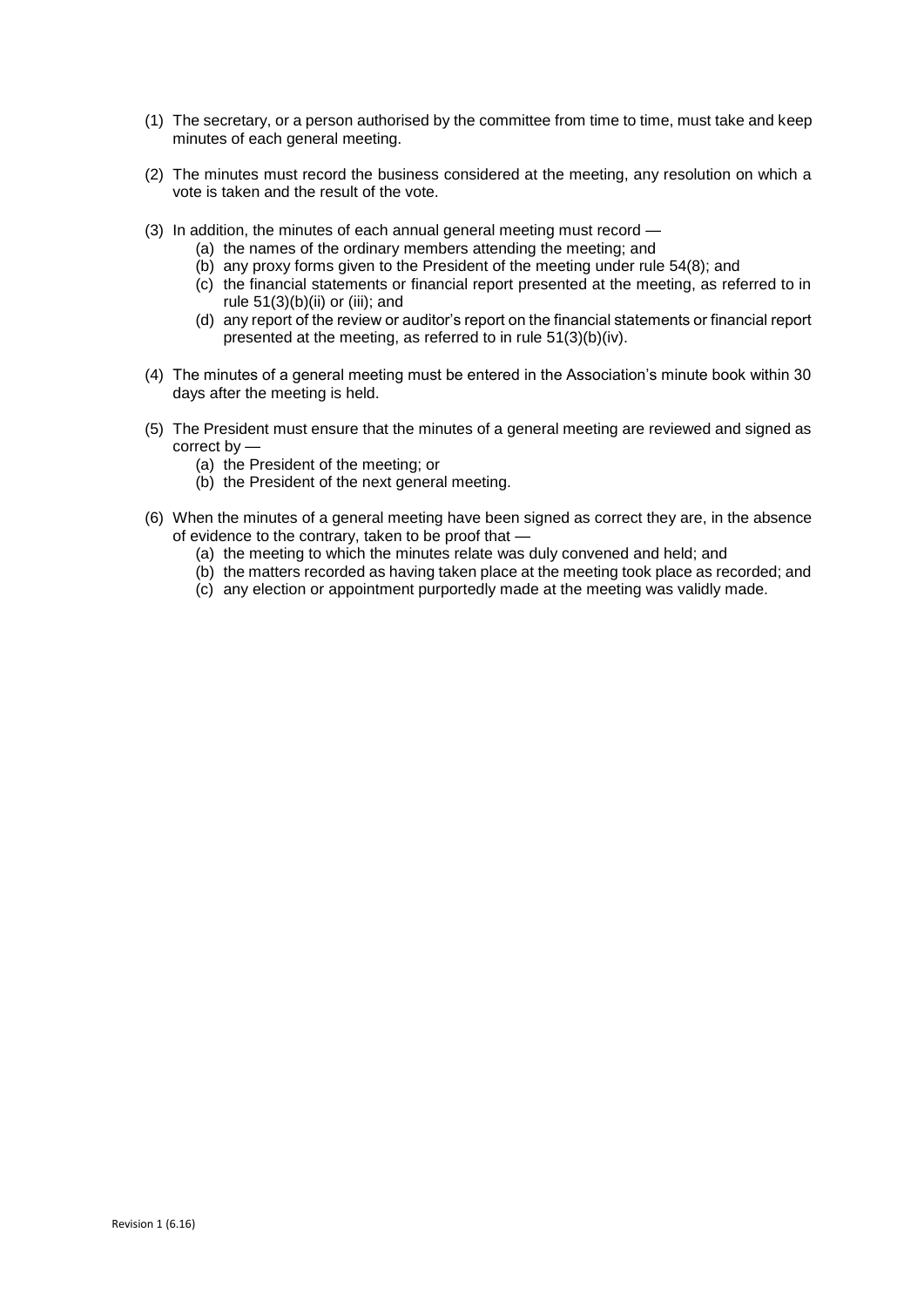## **PART 7 — FINANCIAL MATTERS**

## **62. Source of funds**

The funds of the Association may be derived from entrance fees, annual subscriptions, donations, fund-raising activities, grants, interest and any other sources approved by the committee.

## **63. Control of funds**

- (1) The Association must open an account in the name of the Association with a financial institution from which all expenditure of the Association is made and into which all funds received by the Association are deposited.
- (2) Subject to any restrictions imposed at a general meeting, the committee may approve expenditure on behalf of the Association.
- (3) The committee may authorise the treasurer to expend funds on behalf of the Association up to a specified limit without requiring approval from the committee for each item on which the funds are expended.
- (4) All cheques, drafts, bills of exchange, promissory notes and other negotiable instruments of the Association must be signed by —
	- (a) 2 committee members; or
	- (b) one committee member and a person authorised by the committee.
- (5) All funds of the Association must be deposited into the Association's account within 5 working days after their receipt.

## **64. Financial statements and financial reports**

- (1) For each financial year, the committee must ensure that the requirements imposed on the Association under Part 5 of the Act relating to the financial statements or financial report of the Association are met.
- (2) Without limiting subrule (1), those requirements include
	- (a) if the Association is a tier 1 association, the preparation of the financial statements; and
	- (b) if the Association is a tier 2 association or tier 3 association, the preparation of the financial report; and
	- (c) if required, the review or auditing of the financial statements or financial report, as applicable; and
	- (d) the presentation to the annual general meeting of the financial statements or financial report, as applicable; and
	- (e) if required, the presentation to the annual general meeting of the copy of the report of the review or auditor's report, as applicable, on the financial statements or financial report.

## Notes for this rule:

- 1. Under section 66 of the Act, an incorporated association must keep financial records that:
	- (a) correctly record and explain its transactions and financial position and performance; and
	- (b) enable true and fair financial statements to be prepared in accordance with Part 5 Division 3 of the Act.
- 2. Under section 67 of the Act, an incorporated association must retain its financial records for at least 7 years after the transactions covered by the records are completed.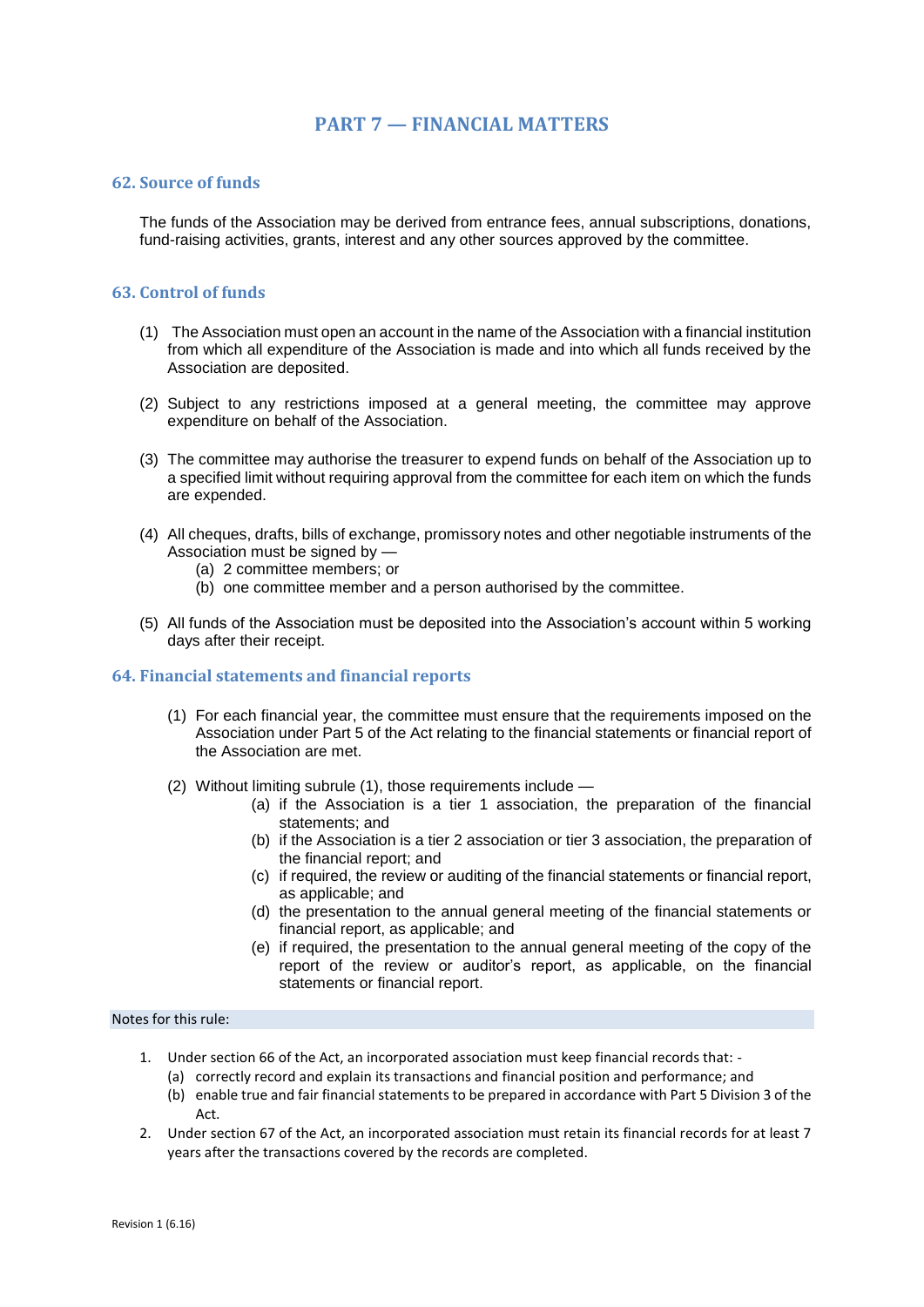## **PART 8 — GENERAL MATTERS**

### **65. By-laws**

*Guidance Note – Status of By-laws - A by-law must be consistent with the Act, the regulations and these rules. The rules of an association bind the association and the members as an enforceable contract between them. By-laws may not have that status. Therefore, the use of by-laws should be reserved for more procedural or administrative matters.* 

- (1) The Association may, by resolution at a general meeting, make, amend or revoke by-laws.
- (2) By-laws may
	- (a) provide for the rights and obligations that apply to any classes of associate membership approved under rule 9(2); and
	- (b) impose restrictions on the committee's powers, including the power to dispose of the association's assets; and
	- (c) impose requirements relating to the financial reporting and financial accountability of the association and the auditing of the association's accounts; and
	- (d) provide for any other matter the association considers necessary or convenient to be dealt with in the by-laws.
- (3) A by-law is of no effect to the extent that it is inconsistent with the Act, the regulations or these rules.
- (4) Without limiting subrule (3), a by-law made for the purposes of subrule (2)(c) may only impose requirements on the Association that are additional to, and do not restrict, a requirement imposed on the Association under Part 5 of the Act.
- (5) At the request of a member, the Association must make a copy of the by-laws available for inspection by the member.

### **66. Executing documents and common seal**

- (1) The Association may execute a document without using a common seal if the document is signed by —
	- (a) 2 committee members; or
	- (b) one committee member and a person authorised by the committee.
- (2) If the Association has a common seal
	- (a) the name of the Association must appear in legible characters on the common seal; and
	- (b) a document may only be sealed with the common seal by the authority of the committee and in the presence of —
		- (i) 2 committee members; or
		- (ii) one committee member and a person authorised by the committee,

and each of them is to sign the document to attest that the document was sealed in their presence.

- (3) The secretary must make a written record of each use of the common seal.
- (4) The common seal must be kept in the custody of the secretary or another committee member authorised by the committee.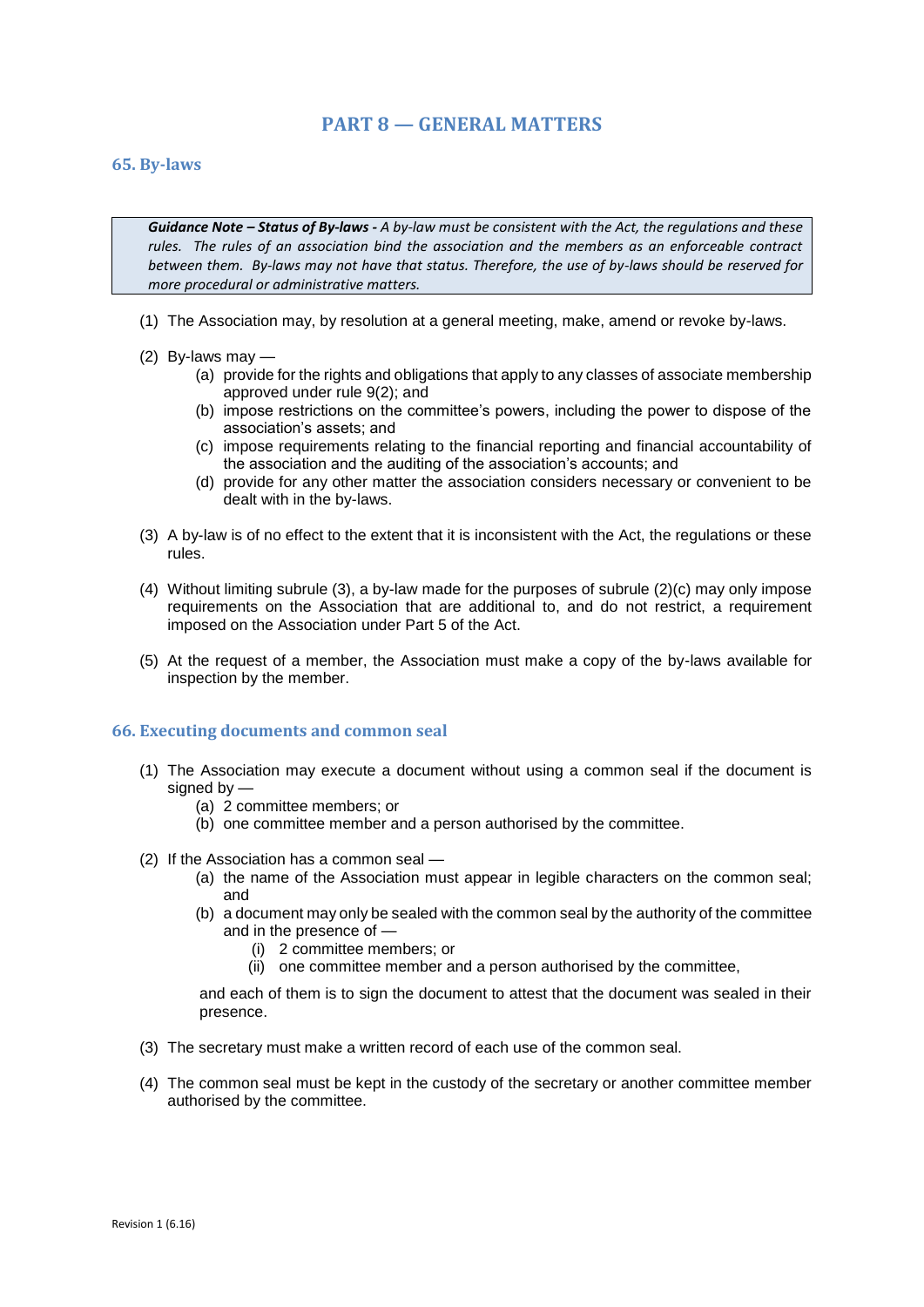## **67. Giving notices to members**

 $(1)$  In this rule  $-$ 

*recorded means* recorded in the register of members.

- (2) A notice or other document that is to be given to a member under these rules is taken not to have been given to the member unless it is in writing and -
	- (a) delivered by hand to the recorded address of the member; or
	- (b) sent by prepaid post to the recorded postal address of the member; or
	- (c) sent by facsimile or electronic transmission to an appropriate recorded number or recorded electronic address of the member.

### **68. Custody of books and securities**

- (1) Subject to subrule (2), the books and any securities of the Association must be kept in the secretary's custody or under the secretary's control.
- (2) The financial records and, as applicable, the financial statements or financial reports of the Association must be kept in the treasurer's custody or under the treasurer's control.
- (3) Subrules (1) and (2) have effect except as otherwise decided by the committee.
- (4) The books of the Association must be retained for at least 7 years.

## **69. Record of office holders**

### *Act Requirements – Record of office holders*

*Under section 58 of the Act an association must maintain a record of —*

- *the names and addresses of the persons who are members of its management committee; or hold other offices of the association provided for by its rules;*
- *the name and address of any person who is authorised to use the common seal of the association (if it has a common seal); and*
- *the name and address of any person who is appointed or acts as trustee on behalf of the association.*

*Under section 58 of the Act the association must, upon the request of a member of the association, make available the record for the inspection of the member. The member may make a copy of or take an extract from the record but does not have a right to remove the record for that purpose.*

The record of committee members and other persons authorised to act on behalf of the Association that is required to be maintained under section 58(2) of the Act must be kept in the secretary's custody or under the secretary's control.

## Note for this rule

Section 58 of the Act —

- (a) sets out the details of the record that an incorporated association must maintain of the committee members and certain others; and
- (b) provides for members to inspect, make a copy of or take an extract from the record; and
- (c) prohibits a person from disclosing information in the record except for authorised purposes.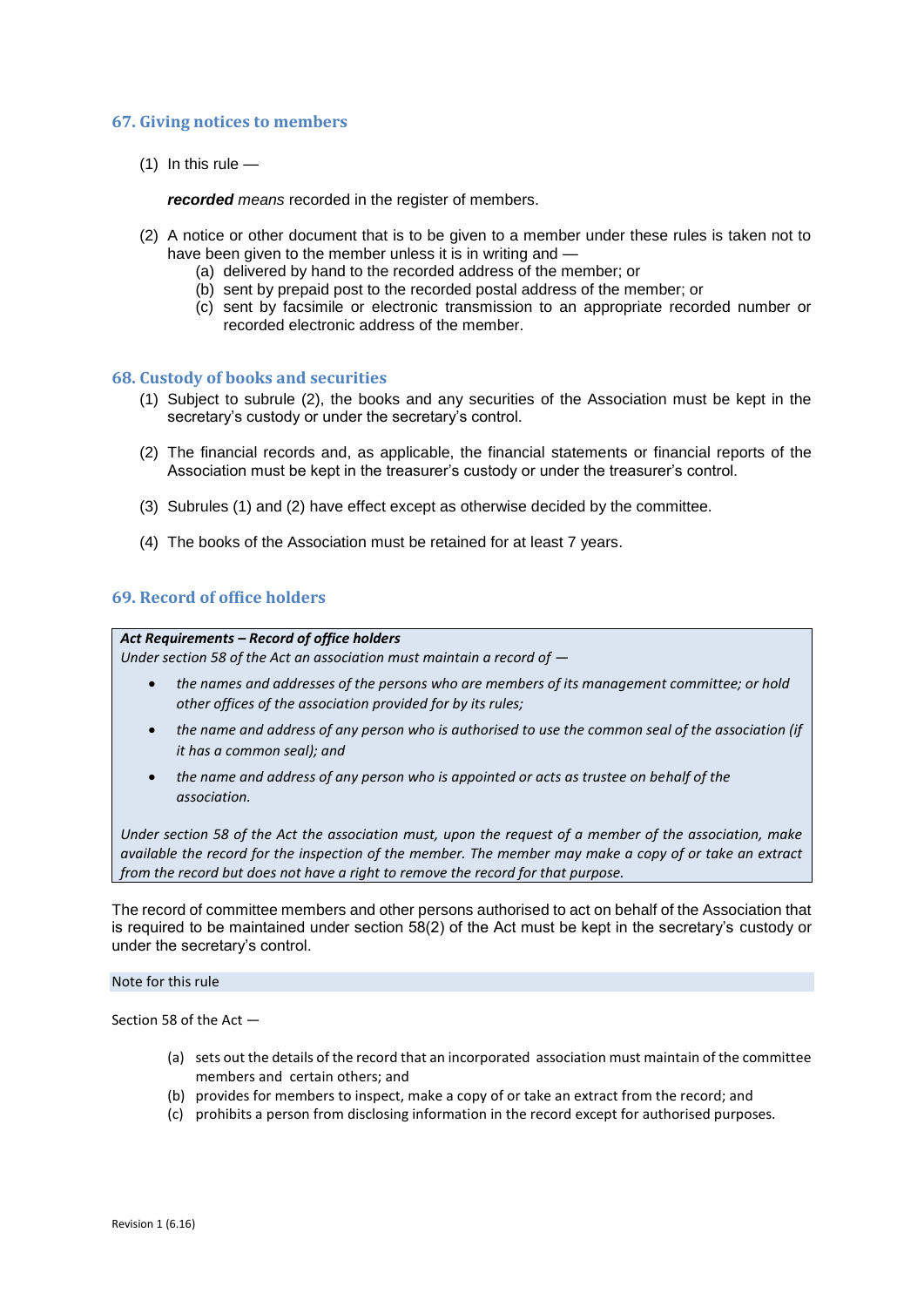## **70. Inspection of records and documents**

- (1) Subrule (2) applies to a member who wants to inspect
	- (a) the register of members under section 54(1) of the Act; or
	- (b) the record of the names and addresses of committee members, and other persons authorised to act on behalf of the Association, under section 58(3) of the Act; or
	- (c) any other record or document of the association.
- (2) The member must contact the secretary to make the necessary arrangements for the inspection.
- (3) The inspection must be free of charge.
- (4) If the member wants to inspect a document that records the minutes of a committee meeting, the right to inspect that document is subject to any decision the committee has made about minutes of committee meetings generally, or the minutes of a specific committee meeting, being available for inspection by members.
- (5) The member may make a copy of or take an extract from a record or document referred to in subrule (1)(c) but does not have a right to remove the record or document for that purpose.

#### Note for this subrule:

Sections 54(2) and 58(4) of the Act provide for the making of copies of, or the taking of extracts from, the register referred to in subrule (1)(a) and the record referred to in subrule (1)(b).

- (6) The member must not use or disclose information in a record or document referred to in subrule (1)(c) except for a purpose —
	- (a) that is directly connected with the affairs of the Association; or
	- (b) that is related to complying with a requirement of the Act.

#### Note for this subrule:

Sections 57(1) and 58(5) of the Act impose restrictions on the use or disclosure of information in the register referred to in subrule (1)(a) and the record referred to in subrule (1)(b).

(7) The Committee may refuse to permit a member to inspect records of the Association that relate to confidential, personal, employment, commercial or legal matters or where to do so may be prejudicial to the interest of the Association.

## **71. Publication by committee members of statements about Association business prohibited**

A committee member must not publish, or cause to be published, any statement about the business conducted by the Association at a general meeting or committee meeting unless —

- (a) the committee member has been authorised to do so at a committee meeting; and
- (b) the authority given to the committee member has been recorded in the minutes of the committee meeting at which it was given.

### **72. Distribution of surplus property on cancellation of incorporation or winding up**

#### *Act Requirements – Distribution of surplus property*

*Under section 24(1) of the Act surplus property can only be distributed to one or more of the following*  $-$ 

*an incorporated association;*